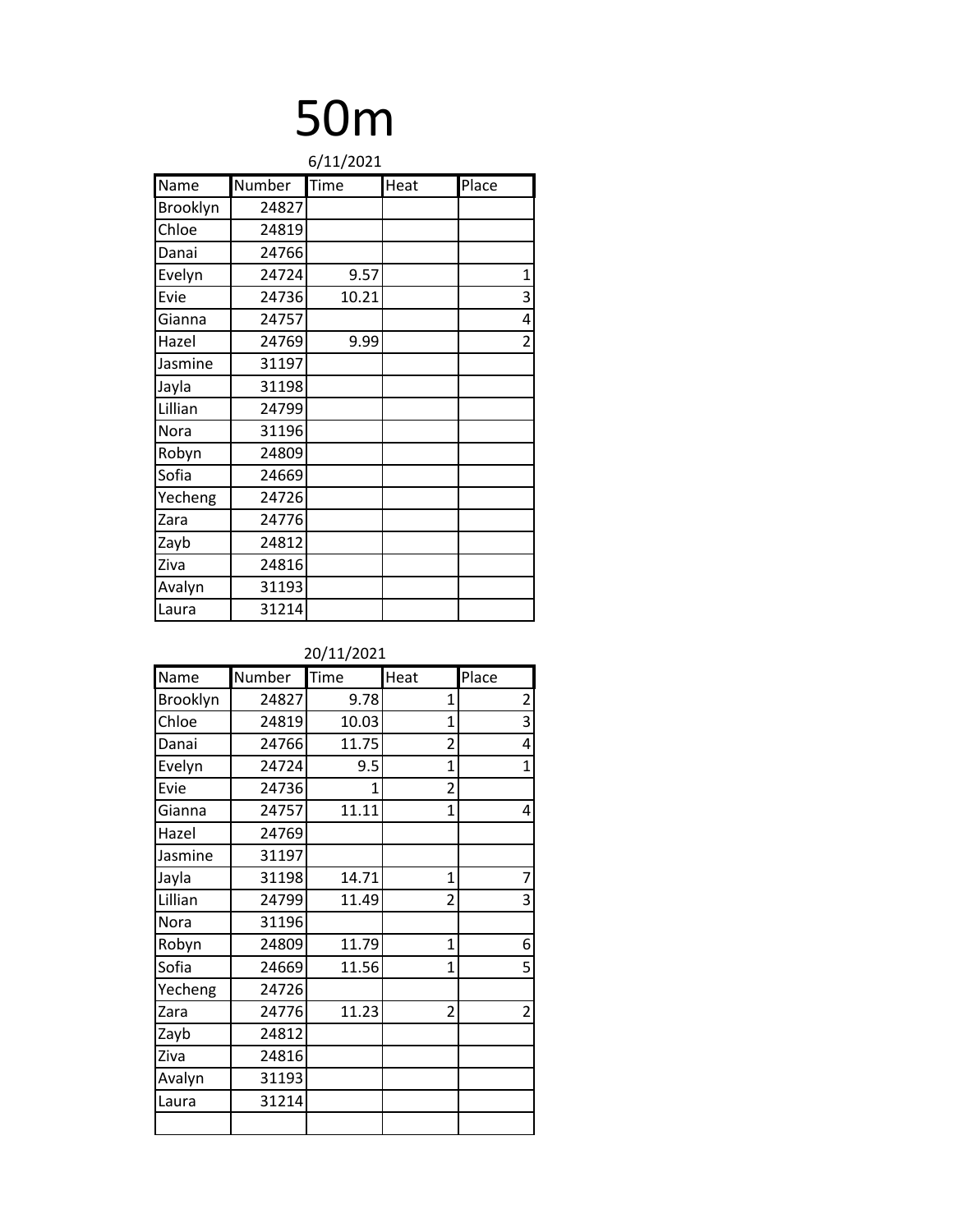| 30/10/2021 |        |      |              |              |
|------------|--------|------|--------------|--------------|
| Name       | Number | Time | Heat         | Place        |
| Brooklyn   | 24827  |      |              |              |
| Chloe      | 24819  |      |              |              |
| Danai      | 24766  | 20.6 | 1            | 3            |
| Evelyn     | 24724  | 18   | 1            | $\mathbf{1}$ |
| Evie       | 24736  | 21.6 | 1            | 6            |
| Gianna     | 24757  | 20.9 | $\mathbf{1}$ | 4            |
| Hazel      | 24769  | 18.8 | 1            | 1            |
| Jasmine    | 31197  |      |              |              |
| Jayla      | 31198  |      |              |              |
| Lillian    | 24799  |      |              |              |
| Nora       | 31196  |      |              |              |
| Robyn      | 24809  |      |              |              |
| Sofia      | 24669  | 21.1 | 1            | 5            |
| Yecheng    | 24726  |      |              |              |
| Zara       | 24776  |      |              |              |
| Zayb       | 24812  |      |              |              |
| Zeiva      | 24816  |      |              |              |
| Laura      |        |      |              |              |
| Avalyn     |        |      |              |              |
| Zovia      |        |      |              |              |

| Name     | Number | Time | Heat | Place        |
|----------|--------|------|------|--------------|
| Brooklyn | 24827  |      |      |              |
| Chloe    | 24819  |      |      |              |
| Danai    | 24766  | 22.3 |      | 3            |
| Evelyn   | 24724  | 19.7 |      | $\mathbf{1}$ |
| Evie     | 24736  | 22.6 |      | 5            |
| Gianna   | 24757  | 22.9 |      | 6            |
| Hazel    | 24769  | 20   |      | $\mathbf{1}$ |
| Jasmine  | 31197  |      |      |              |
| Jayla    | 31198  |      |      |              |
| Lillian  | 24799  |      |      |              |
| Nora     | 31196  |      |      |              |
| Robyn    | 24809  | 21.3 |      | 4            |
| Sofia    | 24669  | 24   |      | 7            |
| Yecheng  | 24726  |      |      |              |
| Zara     | 24776  |      |      |              |
| Zayb     | 24812  |      |      |              |
| Zeiva    | 24816  |      |      |              |
| Laura    |        |      |      |              |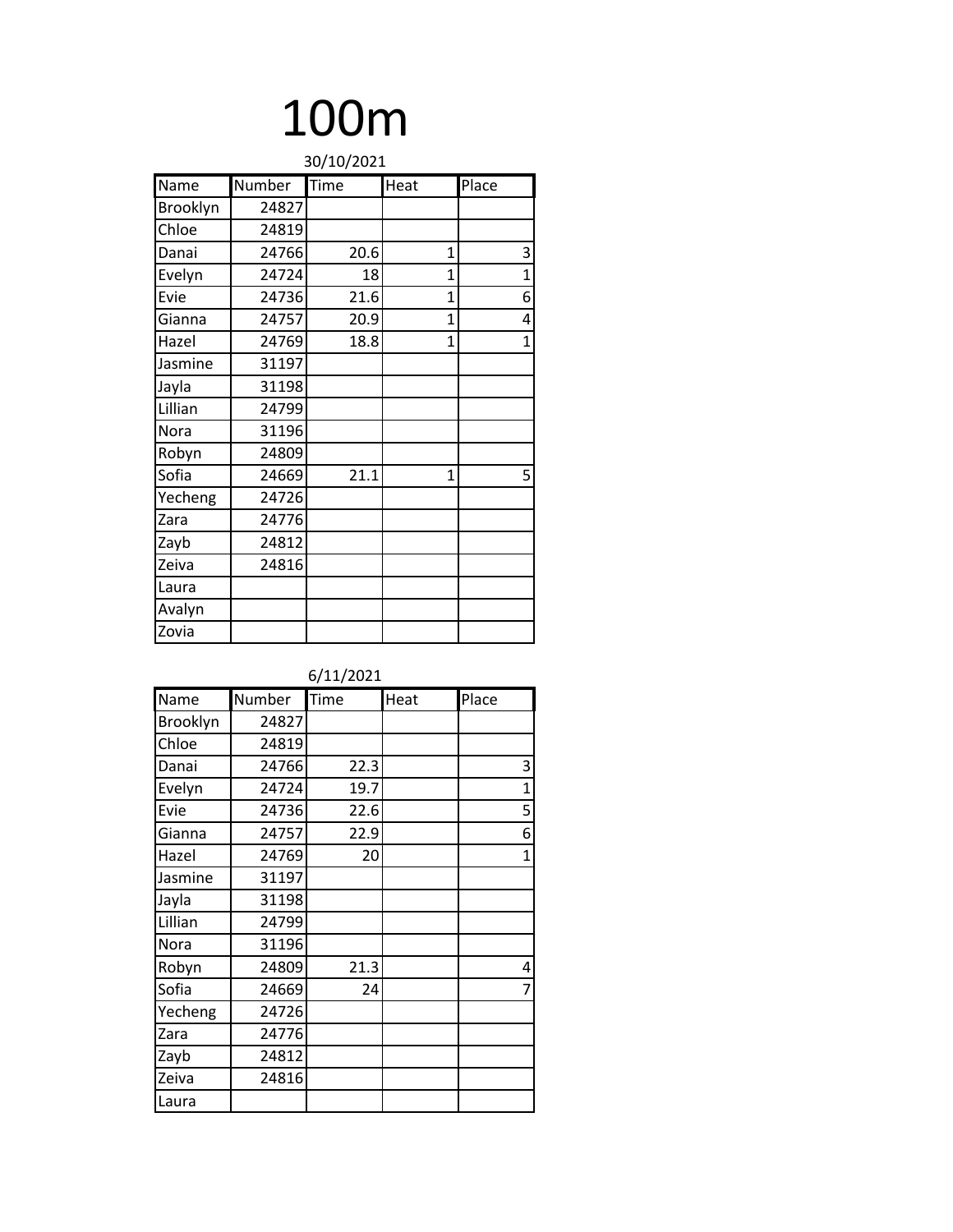13/11/2021

| Name     | Number | Time | Heat           | Place |
|----------|--------|------|----------------|-------|
| Brooklyn | 24827  |      |                |       |
| Chloe    | 24819  | 18.3 | $\overline{2}$ |       |
| Danai    | 24766  |      |                |       |
| Evelyn   | 24724  | 17.8 | 1              |       |
| Evie     | 24736  | 20.8 | 4              |       |
| Gianna   | 24757  |      |                |       |
| Hazel    | 24769  | 20.4 | 3              |       |
| Jasmine  | 31197  |      |                |       |
| Jayla    | 31198  |      |                |       |
| Lillian  | 24799  | 21.3 | 5              |       |
| Nora     | 31196  |      |                |       |
| Robyn    | 24809  |      |                |       |
| Sofia    | 24669  | 22.6 | 7              |       |
| Yecheng  | 24726  |      |                |       |
| Zara     | 24776  |      |                |       |
| Zayb     | 24812  |      |                |       |
| Zeiva    | 24816  | 21.7 | 6              |       |

| Name     | Number | Time       | Heat           | Place          |
|----------|--------|------------|----------------|----------------|
| Brooklyn | 24827  | 20.22      | 1              | 2              |
| Chloe    | 24819  | 20.7       | $\overline{2}$ | $\mathbf{1}$   |
| Danai    |        | 24766 2399 | 2              | 3              |
| Evelyn   | 24724  | 18.97      | 1              | 1              |
| Evie     | 24736  | 24.03      | $\mathbf{1}$   | 3              |
| Gianna   | 24757  |            |                |                |
| Hazel    | 24769  |            |                |                |
| Jasmine  | 31197  |            |                |                |
| Jayla    | 31198  | 33.86      | $\mathbf{1}$   | 6              |
| Lillian  | 24799  | 23.99      | $\overline{2}$ | 3              |
| Nora     | 31196  |            |                |                |
| Robyn    | 24809  | 22.42      | 2              | $\overline{2}$ |
| Sofia    | 24669  | 25.86      | $\mathbf{1}$   | 5              |
| Yecheng  | 24726  |            |                |                |
| Zara     | 24776  |            |                |                |
| Zayb     | 24812  |            |                |                |
| Zeiva    | 24816  |            |                |                |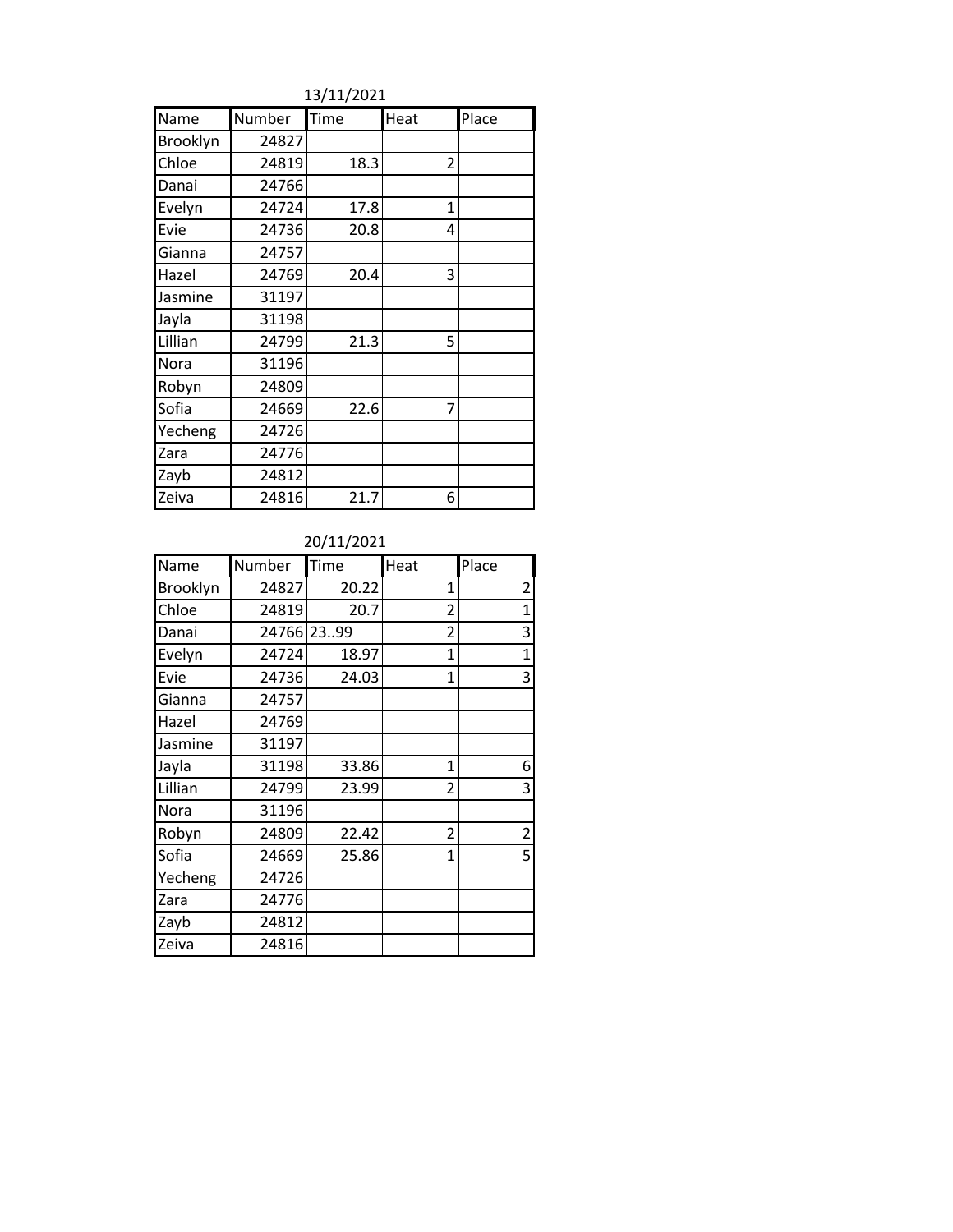| Name            | Number | Time  | Heat | Place          |
|-----------------|--------|-------|------|----------------|
| <b>Brooklyn</b> | 24827  |       |      |                |
| Chloe           | 24819  | 18.92 |      | $\overline{2}$ |
| Danai           | 24766  |       |      |                |
| Evelyn          | 24724  | 18.11 |      | $\mathbf{1}$   |
| Evie            | 24736  | 21.16 |      | 5              |
| Gianna          | 24757  |       |      |                |
| Hazel           | 24769  | 19.18 |      | 3              |
| Jasmine         | 31197  |       |      |                |
| Jayla           | 31198  |       |      |                |
| Lillian         | 24799  |       |      |                |
| Nora            | 31196  | 19.83 |      | 4              |
| Robyn           | 24809  |       |      |                |
| Sofia           | 24669  | 21.79 |      | 6              |
| Yecheng         | 24726  |       |      |                |
| Zara            | 24776  | 22.17 |      | 7              |
| Zayb            | 24812  |       |      |                |
| Zeiva           | 24816  | 22.7  |      | 8              |
| Laura           |        |       |      |                |
| Avalyn          |        |       |      |                |
| Zovia           |        |       |      |                |

11/12/2021

### 15/01/2022

| Name     | Number | Time  | Heat | Place        |
|----------|--------|-------|------|--------------|
| Brooklyn | 24827  |       |      |              |
| Chloe    | 24819  |       |      |              |
| Danai    | 24766  |       |      |              |
| Evelyn   | 24724  |       |      |              |
| Evie     | 24736  |       |      |              |
| Gianna   | 24757  |       |      |              |
| Hazel    | 24769  |       |      |              |
| Jasmine  | 31197  | 20.96 |      | 1            |
| Jayla    | 31198  |       |      |              |
| Lillian  | 24799  | 22.43 |      | 3            |
| Nora     | 31196  |       |      |              |
| Robyn    | 24809  |       |      |              |
| Sofia    | 24669  | 23.03 |      | 4            |
| Yecheng  | 24726  |       |      |              |
| Zara     | 24776  |       |      |              |
| Zayb     | 24812  |       |      |              |
| Zeiva    | 24816  | 23.68 |      | 5            |
| Laura    |        | 21.43 |      | $\mathbf{1}$ |
| Avalyn   |        | 25.81 |      |              |
| Zovia    |        | 21.44 |      |              |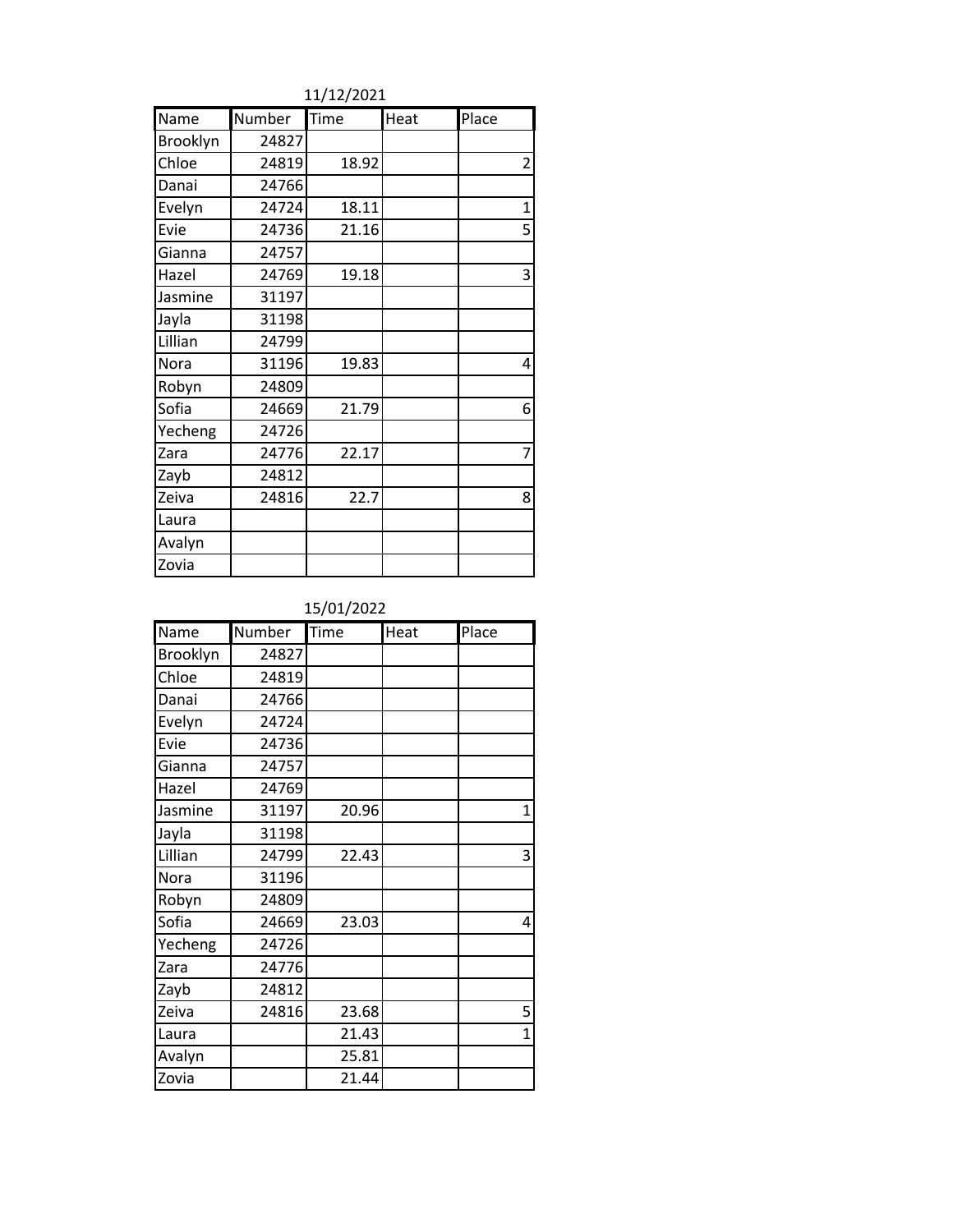22/01/2022

| Name            | Number    | Time | Heat           | Place |
|-----------------|-----------|------|----------------|-------|
| <b>Brooklyn</b> | 24827     |      |                |       |
| Chloe           | 24819 2nd |      | $\overline{2}$ |       |
| Danai           | 24766 3rd |      | $\overline{2}$ |       |
| Evelyn          | 24724 1st |      | $\overline{2}$ |       |
| Evie            | 24736     |      |                |       |
| Gianna          | 24757     |      |                |       |
| Hazel           | 24769     |      |                |       |
| Jasmine         | 31197     |      |                |       |
| Jayla           | 31198     |      |                |       |
| Lillian         | 24799     |      |                |       |
| Nora            | 31196     | 1st  | 1              |       |
| Robyn           | 24809     |      |                |       |
| Sofia           | 24669     | 1st  | 1              |       |
| Yecheng         | 24726     |      |                |       |
| Zara            | 24776     |      |                |       |
| Zayb            | 24812     |      |                |       |
| Zeiva           | 24816     | 2nd  | 1              |       |
| Laura           |           |      |                |       |
| Avalyn          |           |      |                |       |
| Zovia           |           |      |                |       |

| Name     | Number | Time  | Heat           | Place          |
|----------|--------|-------|----------------|----------------|
| Brooklyn | 24827  |       |                |                |
| Chloe    | 24819  |       |                |                |
| Danai    | 24766  | 22.94 | 2              | 4              |
| Evelyn   | 24724  | 19.61 | $\overline{2}$ | $\overline{c}$ |
| Evie     | 24736  | 23.13 | $\mathbf{1}$   | 5              |
| Gianna   | 24757  | 23.52 | $\overline{2}$ | 6              |
| Hazel    | 24769  | 21.36 | $\mathbf{1}$   | 3              |
| Jasmine  | 31197  | 19.05 | $\mathbf{1}$   | $\overline{1}$ |
| Jayla    | 31198  |       |                |                |
| Lillian  | 24799  | 23.1  | $\overline{2}$ | 8              |
| Nora     | 31196  |       |                |                |
| Robyn    | 24809  | 23.89 | 1              | 7              |
| Sofia    | 24669  | 24.52 | 1              | 9              |
| Yecheng  | 24726  |       |                |                |
| Zara     | 24776  |       |                |                |
| Zayb     | 24812  |       |                |                |
| Ziva     | 24816  | 25.56 | $\mathbf{1}$   | 10             |
|          |        |       |                |                |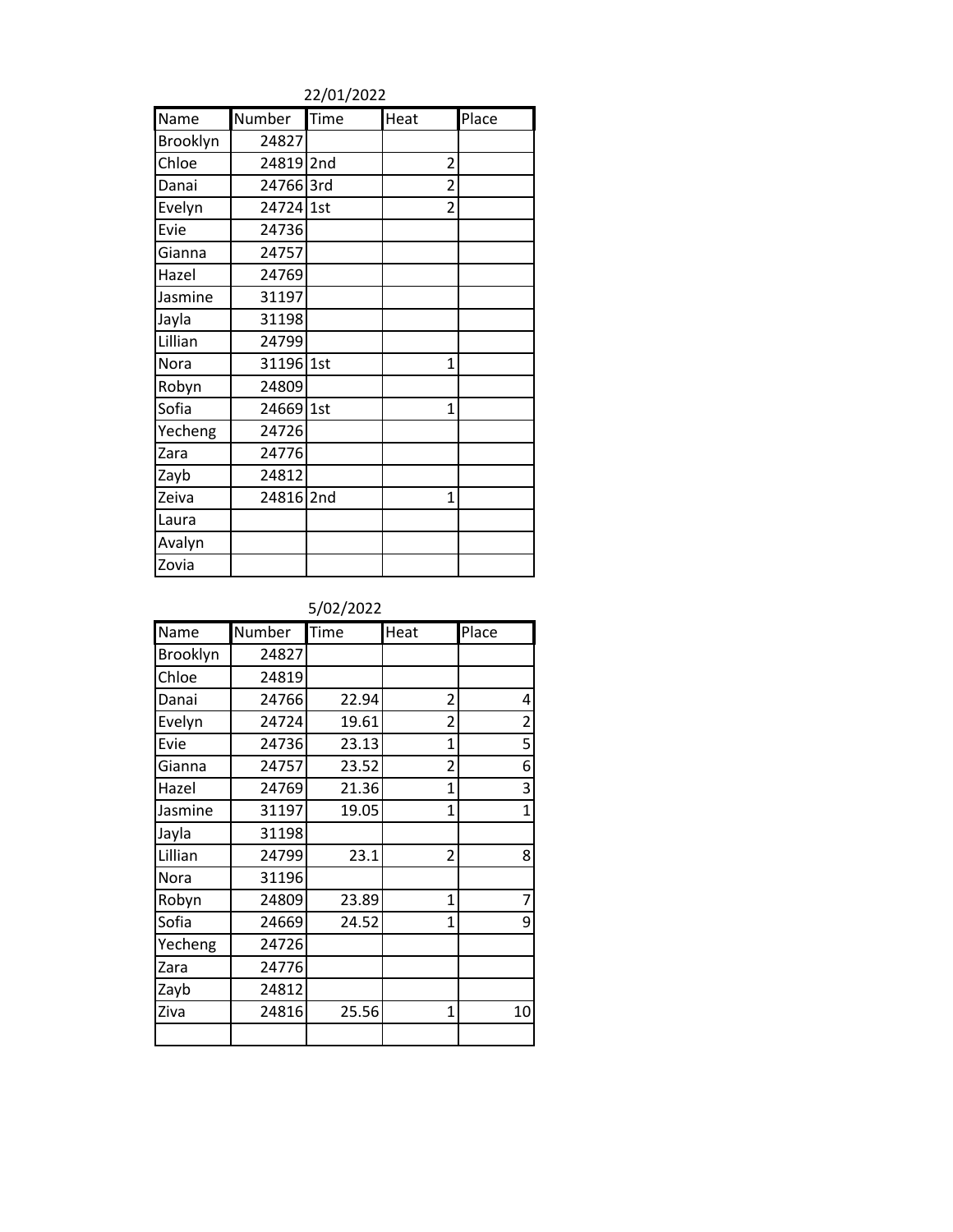12/02/2022

| Name     | Number | Time  | Heat | Place          |
|----------|--------|-------|------|----------------|
| Brooklyn | 24827  |       |      |                |
| Chloe    | 24819  | 21.13 |      | 3              |
| Danai    | 24766  |       |      |                |
| Evelyn   | 24724  | 17.92 |      | $\mathbf 1$    |
| Evie     | 24736  | 22.86 |      | 7              |
| Gianna   | 24757  | 22.49 |      | 5              |
| Hazel    | 24769  | 21.7  |      | 4              |
| Jasmine  | 31197  | 18.15 |      | $\overline{2}$ |
| Jayla    | 31198  |       |      |                |
| Lillian  | 24799  |       |      |                |
| Nora     | 31196  | 22.7  |      | 6              |
| Robyn    | 24809  |       |      |                |
| Sofia    | 24669  |       |      |                |
| Yecheng  | 24726  |       |      |                |
| Zara     | 24776  |       |      |                |
| Zayb     | 24812  |       |      |                |
| Zeiva    | 24816  |       |      |                |

| Name     | Number | Time  | Heat | Place          |
|----------|--------|-------|------|----------------|
| Brooklyn | 24827  |       |      |                |
| Chloe    | 24819  | 24.1  |      | 7              |
| Danai    | 24766  |       |      |                |
| Evelyn   | 24724  | 18.47 |      | $\mathbf 1$    |
| Evie     | 24736  |       |      |                |
| Gianna   | 24757  | 23.49 |      | 5              |
| Hazel    | 24769  | 22.84 |      | 4              |
| Jasmine  | 31197  | 20.01 |      | $\overline{2}$ |
| Jayla    | 31198  |       |      |                |
| Lillian  | 24799  |       |      |                |
| Nora     | 31196  |       |      |                |
| Robyn    | 24809  |       |      |                |
| Sofia    | 24669  | 23.77 |      | 6              |
| Yecheng  | 24726  |       |      |                |
| Zara     | 24776  |       |      |                |
| Zayb     | 24812  |       |      |                |
| Zeiva    | 24816  |       |      |                |
| Laura    |        |       |      |                |
| Avalyn   |        |       |      |                |
| Zovia    |        |       |      |                |
| Sienna   |        | 22.45 |      | 3              |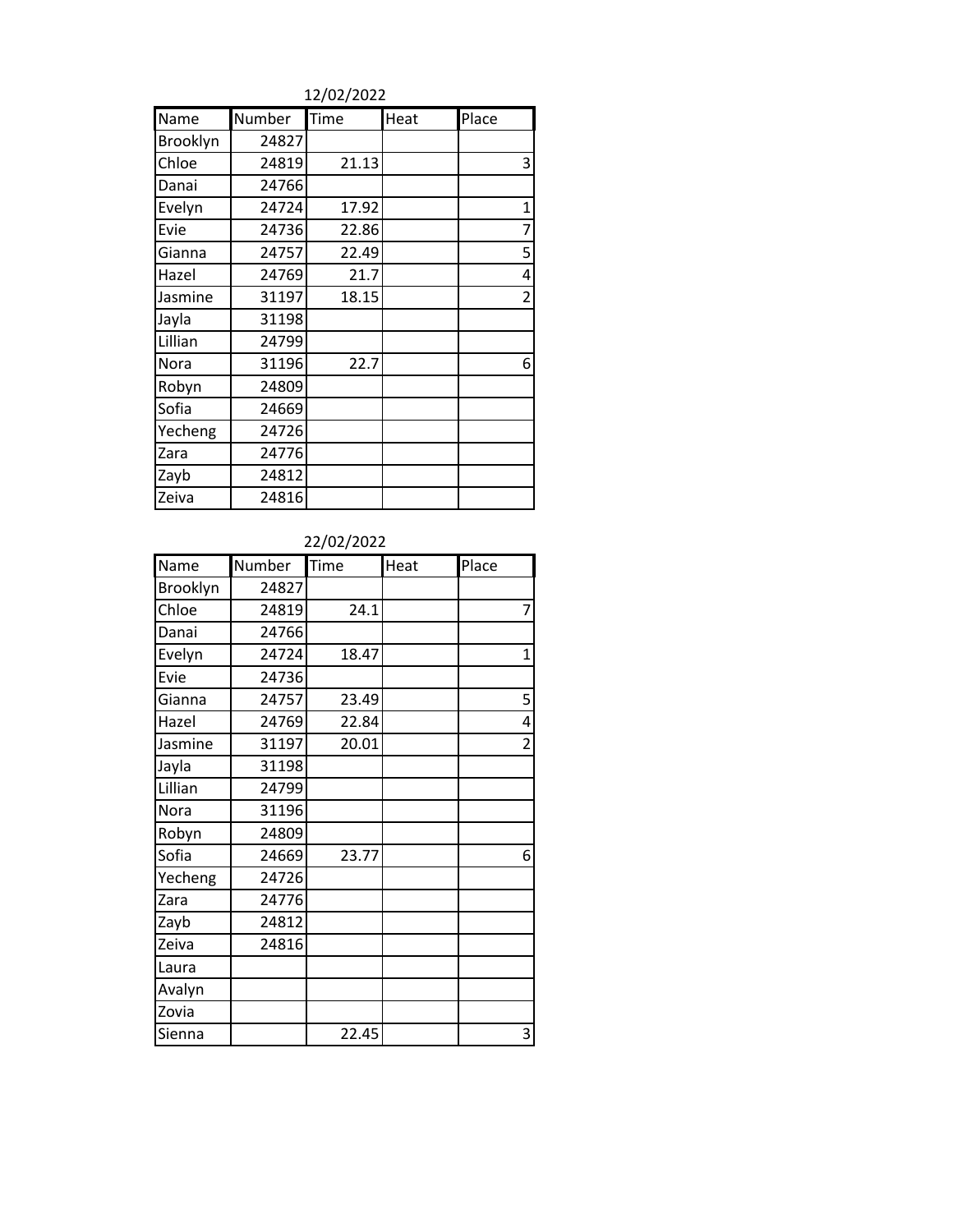| 13/11/2021 |        |      |              |                |
|------------|--------|------|--------------|----------------|
| Name       | Number | Time | Heat         | Place          |
| Brooklyn   | 24827  |      |              |                |
| Chloe      | 24819  | 46.7 | $\mathbf{1}$ | $\overline{2}$ |
| Danai      | 24766  |      |              |                |
| Evelyn     | 24724  | 42.8 | 1            | 1              |
| Evie       | 24736  |      |              |                |
| Gianna     | 24757  |      |              |                |
| Hazel      | 24769  | 48.7 | 1            | 3              |
| Jasmine    | 31197  |      |              |                |
| Jayla      | 31198  |      |              |                |
| Lillian    | 24799  | 53.5 | $\mathbf{1}$ | 6              |
| Nora       | 31196  |      |              |                |
| Robyn      | 24809  | 52.7 | $\mathbf{1}$ | 4              |
| Sofia      | 24669  | 53.1 | 1            | 5              |
| Yecheng    | 24726  |      |              |                |
| Zara       | 24776  |      |              |                |
| Zayb       | 24812  |      |              |                |
| Zeiva      | 24816  | 58.5 | 1            |                |

### 4/12/2021

| Name     | Number | Time  | Heat           | Place          |
|----------|--------|-------|----------------|----------------|
| Brooklyn | 24827  | 48.29 | 1              | $\overline{2}$ |
| Chloe    | 24819  | 48.29 | 1              | $\mathbf{1}$   |
| Danai    | 24766  | 56.96 | 1              | 5              |
| Evelyn   | 24724  | 43.91 | $\overline{2}$ | $\mathbf{1}$   |
| Evie     | 24736  | 50.74 | 1              | $\overline{2}$ |
| Gianna   | 24757  | 51.09 | 1              | 4              |
| Hazel    | 24769  | 57.82 | $\overline{2}$ | $\overline{2}$ |
| Jasmine  | 31197  |       |                |                |
| Jayla    | 31198  | 1.09  | $\overline{2}$ | 6              |
| Lillian  | 24799  | 52.43 | $\overline{2}$ | 5              |
| Nora     | 31196  |       |                |                |
| Robyn    | 24809  |       |                |                |
| Sofia    | 24669  | 52.41 | $\overline{2}$ | 4              |
| Yecheng  | 24726  |       |                |                |
| Zara     | 24776  |       |                |                |
| Zayb     | 24812  |       |                |                |
| Ziva     | 24816  |       | $\mathbf{1}$   | 6              |
| Sienna   |        | 48.92 | 2              | 3              |
| Avalyn   |        |       |                |                |
| Zonah    |        |       |                |                |
|          |        |       |                |                |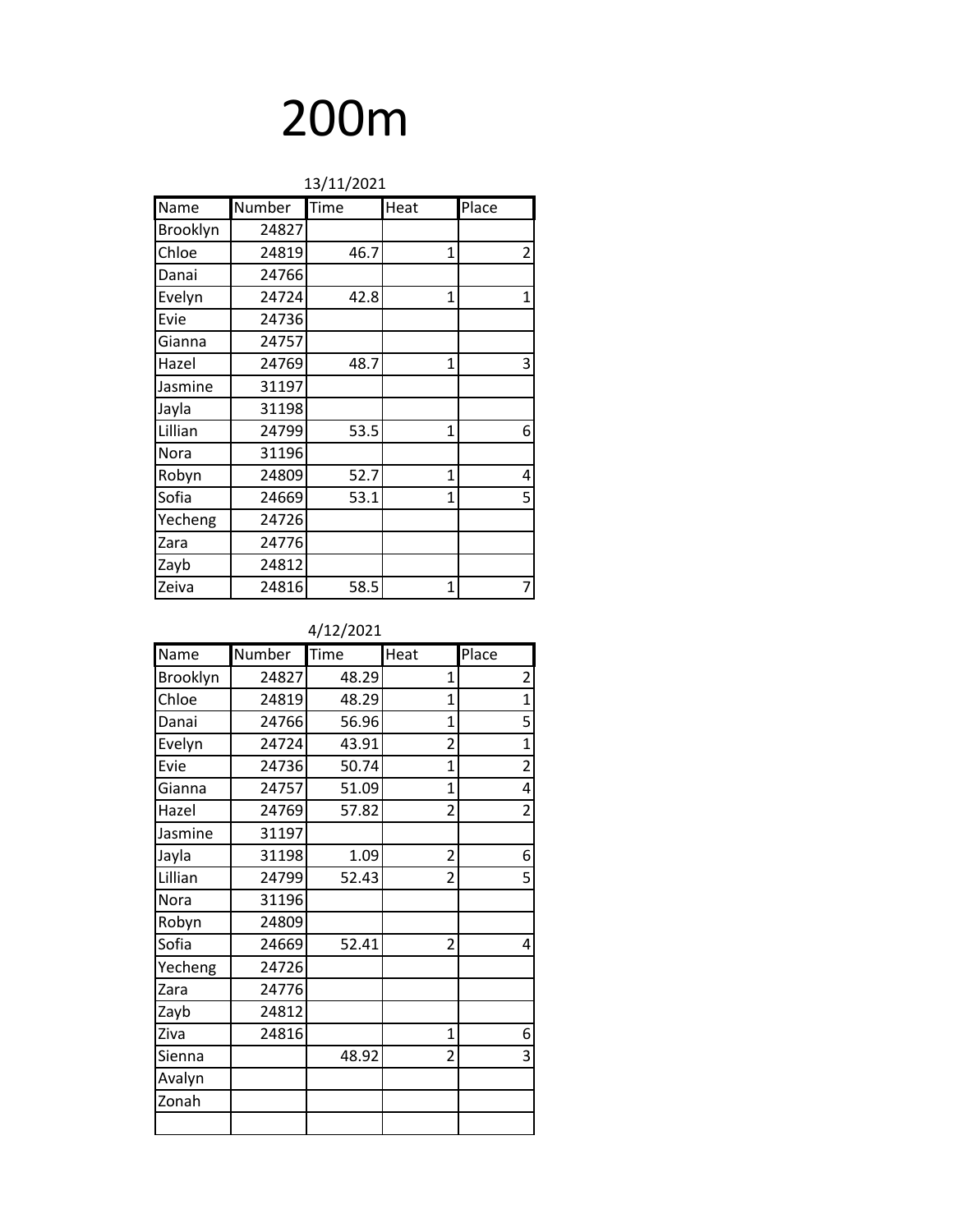| Name     | Number | Time  | Heat           | Place          |
|----------|--------|-------|----------------|----------------|
| Brooklyn | 24827  |       |                |                |
| Chloe    | 24819  | 50.9  | 1              | $\overline{c}$ |
| Danai    | 24766  | 57.43 | $\overline{2}$ | 3              |
| Evelyn   | 24724  | 45.67 | $\mathbf{1}$   | $\mathbf{1}$   |
| Evie     | 24736  | 55.2  | $\overline{1}$ | $\overline{3}$ |
| Gianna   | 24757  |       |                |                |
| Hazel    | 24769  | 46.81 | 2              | $\mathbf{1}$   |
| Jasmine  | 31197  |       |                |                |
| Jayla    | 31198  |       |                |                |
| Lillian  | 24799  | 58.32 | $\overline{2}$ | 4              |
| Nora     | 31196  | 47.24 | $\overline{1}$ | 4              |
| Robyn    | 24809  |       |                |                |
| Sofia    | 24669  | 59.29 | $\overline{2}$ | 5              |
| Yecheng  | 24726  |       |                |                |
| Zara     | 24776  |       |                |                |
| Zayb     | 24812  |       |                |                |
| Ziva     | 24816  | 63.81 | $\mathbf{1}$   | 4              |
| Sienna   |        |       |                |                |
| Avalyn   |        |       |                |                |
| Zonah    |        |       |                |                |

11/12/2021

## 15/01/2022

| Name     | Number | Time | Heat | Place          |
|----------|--------|------|------|----------------|
| Brooklyn | 24827  |      |      |                |
| Chloe    | 24819  |      |      |                |
| Danai    | 24766  |      |      |                |
| Evelyn   | 24724  |      |      |                |
| Evie     | 24736  |      |      |                |
| Gianna   | 24757  |      |      |                |
| Hazel    | 24769  |      |      |                |
| Jasmine  | 31197  | 2.01 |      | $\overline{1}$ |
| Jayla    | 31198  |      |      |                |
| Lillian  | 24799  |      |      |                |
| Nora     | 31196  |      |      |                |
| Robyn    | 24809  |      |      |                |
| Sofia    | 24669  | 2.08 |      | $\overline{2}$ |
| Yecheng  | 24726  |      |      |                |
| Zara     | 24776  |      |      |                |
| Zayb     | 24812  |      |      |                |
| Zeiva    | 24816  |      |      |                |
| Laura    |        |      |      |                |
| Avalyn   |        | 2.11 |      | 4              |
| Zonah    |        | 2.09 |      | 3              |
|          |        |      |      |                |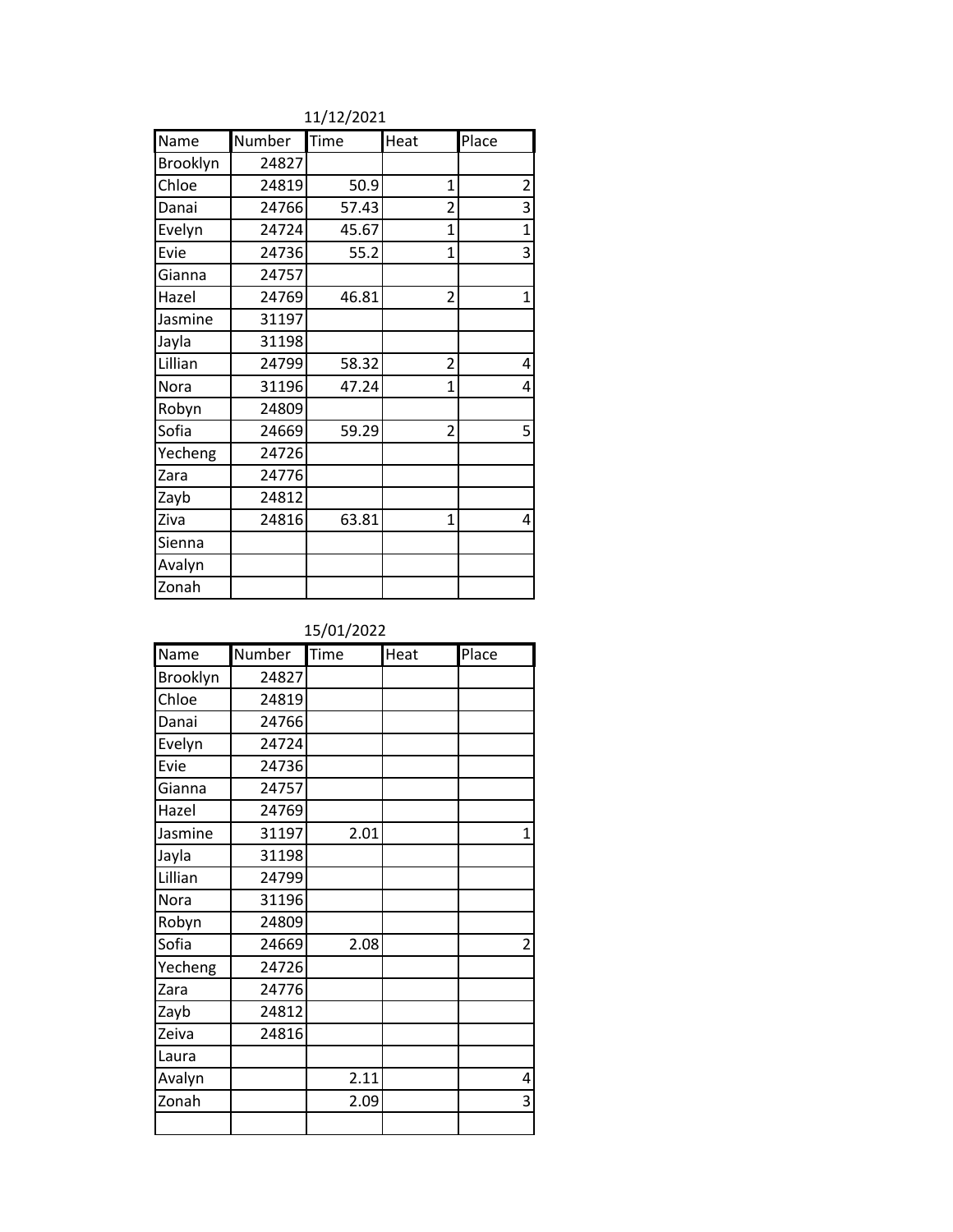| Name     | Number | Time  | Heat | Place          |
|----------|--------|-------|------|----------------|
| Brooklyn | 24827  |       |      |                |
| Chloe    | 24819  | 48.8  |      | $\mathbf{1}$   |
| Danai    | 24766  | 53.29 |      | 6              |
| Evelyn   | 24724  | 44.15 |      | $\overline{1}$ |
| Evie     | 24736  |       |      |                |
| Gianna   | 24757  |       |      |                |
| Hazel    | 24769  |       |      |                |
| Jasmine  | 31197  | 44.37 |      | $\overline{2}$ |
| Jayla    | 31198  |       |      |                |
| Lillian  | 24799  |       |      |                |
| Nora     | 31196  | 45.9  |      | 3              |
| Robyn    | 24809  |       |      |                |
| Sofia    | 24669  | 52.87 |      | 5              |
| Yecheng  | 24726  |       |      |                |
| Zara     | 24776  |       |      |                |
| Zayb     | 24812  |       |      |                |
| Zeiva    | 24816  | 54    |      | 7              |
| Laura    |        |       |      |                |
| Avalyn   |        |       |      |                |
| Zonah    |        |       |      |                |
|          |        |       |      |                |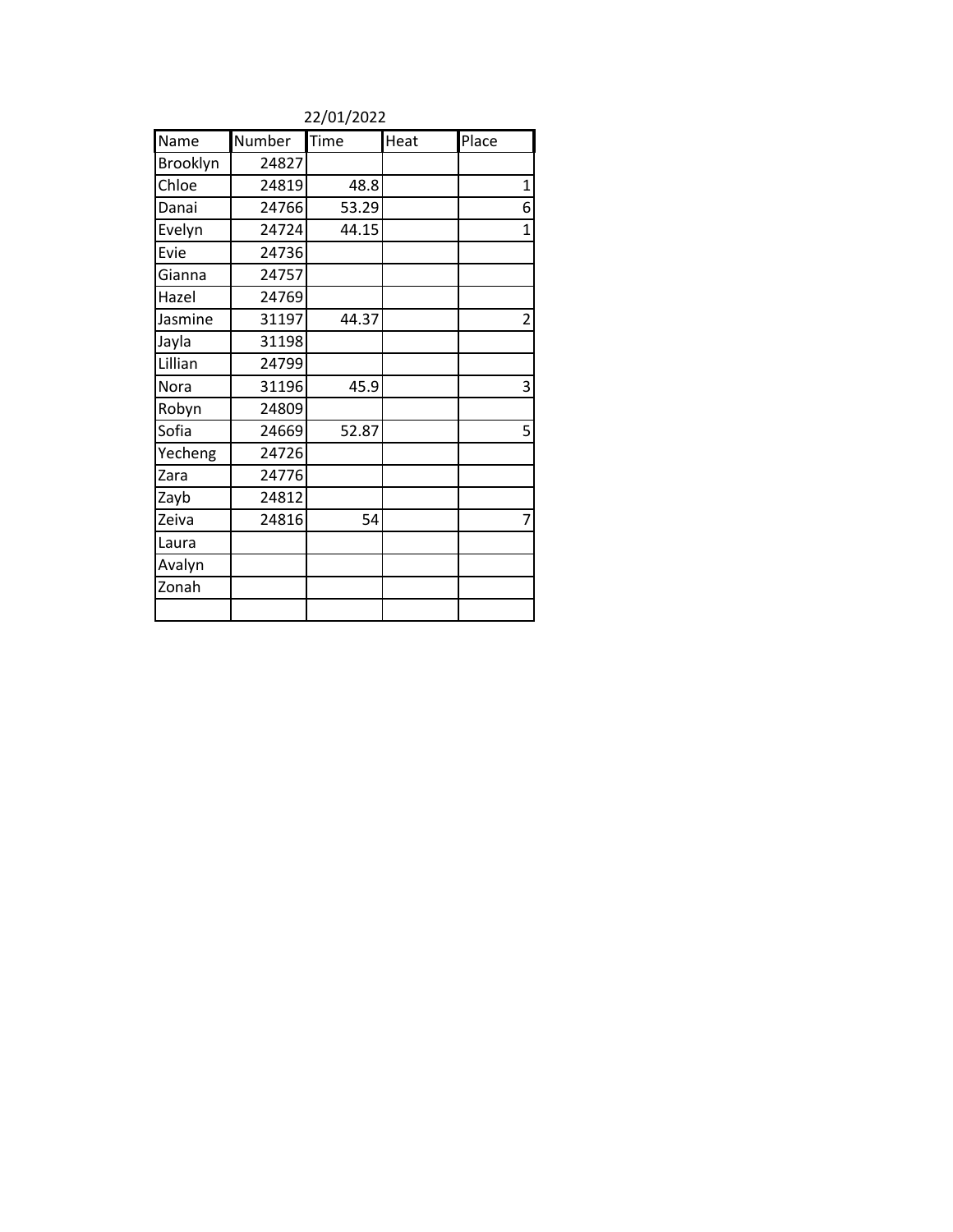| 4/12/2021 |        |      |      |                |  |
|-----------|--------|------|------|----------------|--|
| Name      | Number | Time | Heat | Place          |  |
| Brooklyn  | 24827  | 2.38 |      | 6              |  |
| Chloe     | 24819  | 2.27 |      | 3              |  |
| Danai     | 24766  | 2.23 |      | $\overline{2}$ |  |
| Evelyn    | 24724  | 2.22 |      | 1              |  |
| Evie      | 24736  | 2.37 |      | 5              |  |
| Gianna    | 24757  | 3.02 |      | 10             |  |
| Hazel     | 24769  |      |      |                |  |
| Jasmine   | 31197  |      |      |                |  |
| Jayla     | 31198  | 3.05 |      | 11             |  |
| Lillian   | 24799  | 2.45 |      | 7              |  |
| Nora      | 31196  |      |      |                |  |
| Robyn     | 24809  |      |      |                |  |
| Sofia     | 24669  |      |      | 8              |  |
| Yecheng   | 24726  |      |      |                |  |
| Zara      | 24776  |      |      |                |  |
| Zayb      | 24812  |      |      |                |  |
| Ziva      | 24816  | 2.52 |      | 9              |  |
| Laura     |        |      |      |                |  |
| Avalyn    |        |      |      |                |  |
| Zonah     |        |      |      |                |  |
| Sienna    |        | 2.36 |      | 4              |  |

| 19/02/2022 |        |               |      |                |  |
|------------|--------|---------------|------|----------------|--|
| Name       | Number | Time          | Heat | Place          |  |
| Brooklyn   | 24827  |               |      |                |  |
| Chloe      | 24819  | 1.52.48       |      | $\mathbf 1$    |  |
| Danai      | 24766  |               |      |                |  |
| Evelyn     | 24724  | 1.52.99       |      | $\overline{c}$ |  |
| Evie       | 24736  |               |      |                |  |
| Gianna     | 24757  |               |      |                |  |
| Hazel      |        | 24769 2.04.00 |      | 4              |  |
| Jasmine    |        | 31197 1.53.37 |      | 3              |  |
| Jayla      | 31198  |               |      |                |  |
| Lillian    | 24799  |               |      |                |  |
| Nora       | 31196  |               |      |                |  |
| Robyn      | 24809  |               |      |                |  |
| Sofia      | 24669  | 2.15.86       |      | 6              |  |
| Yecheng    | 24726  |               |      |                |  |
| Zara       | 24776  |               |      |                |  |
| Zayb       | 24812  |               |      |                |  |
| Ziva       | 24816  |               |      |                |  |
| Laura      |        |               |      |                |  |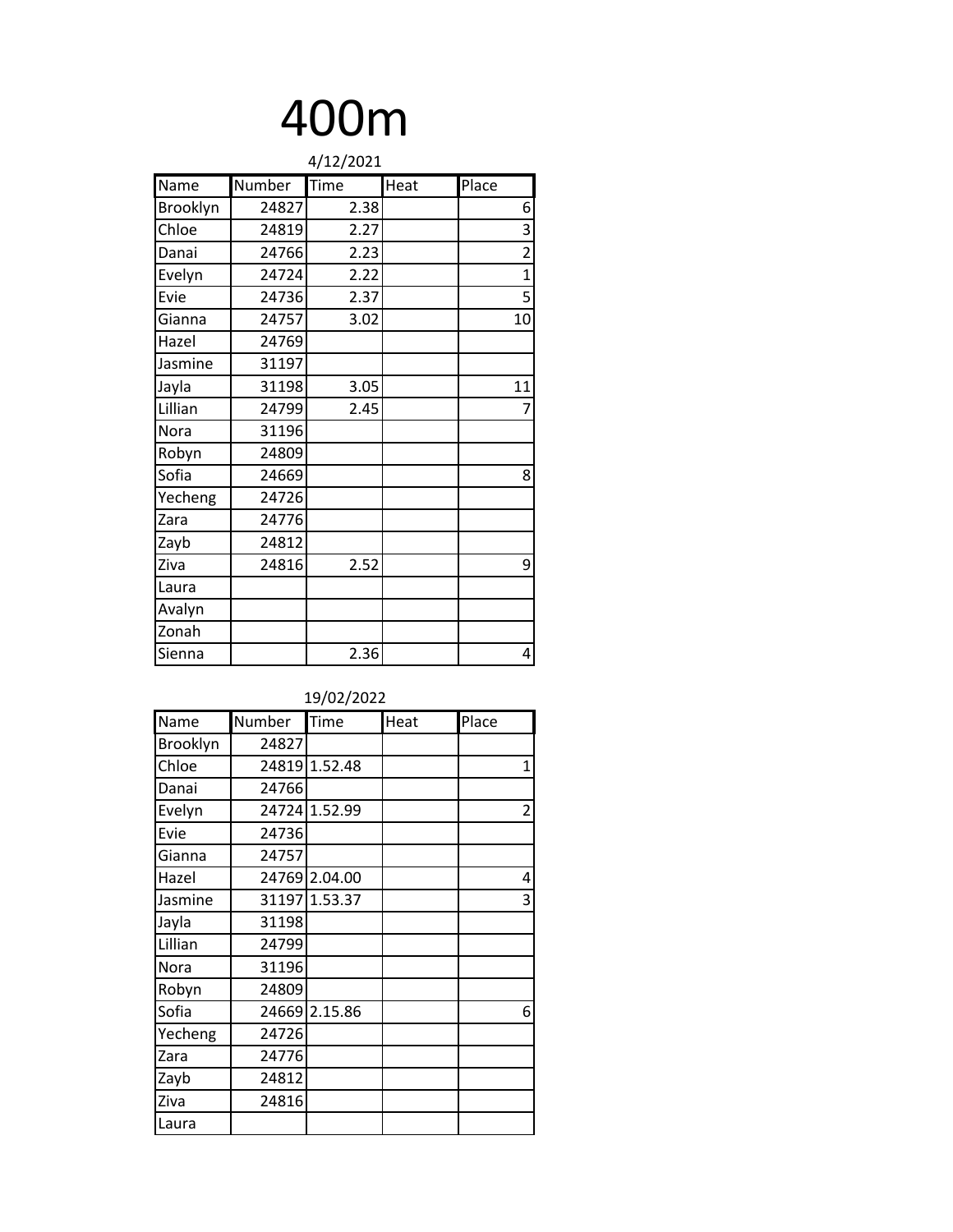| Avalyn |         |  |
|--------|---------|--|
| Zonah  |         |  |
| Sienna | 2.15.69 |  |
|        |         |  |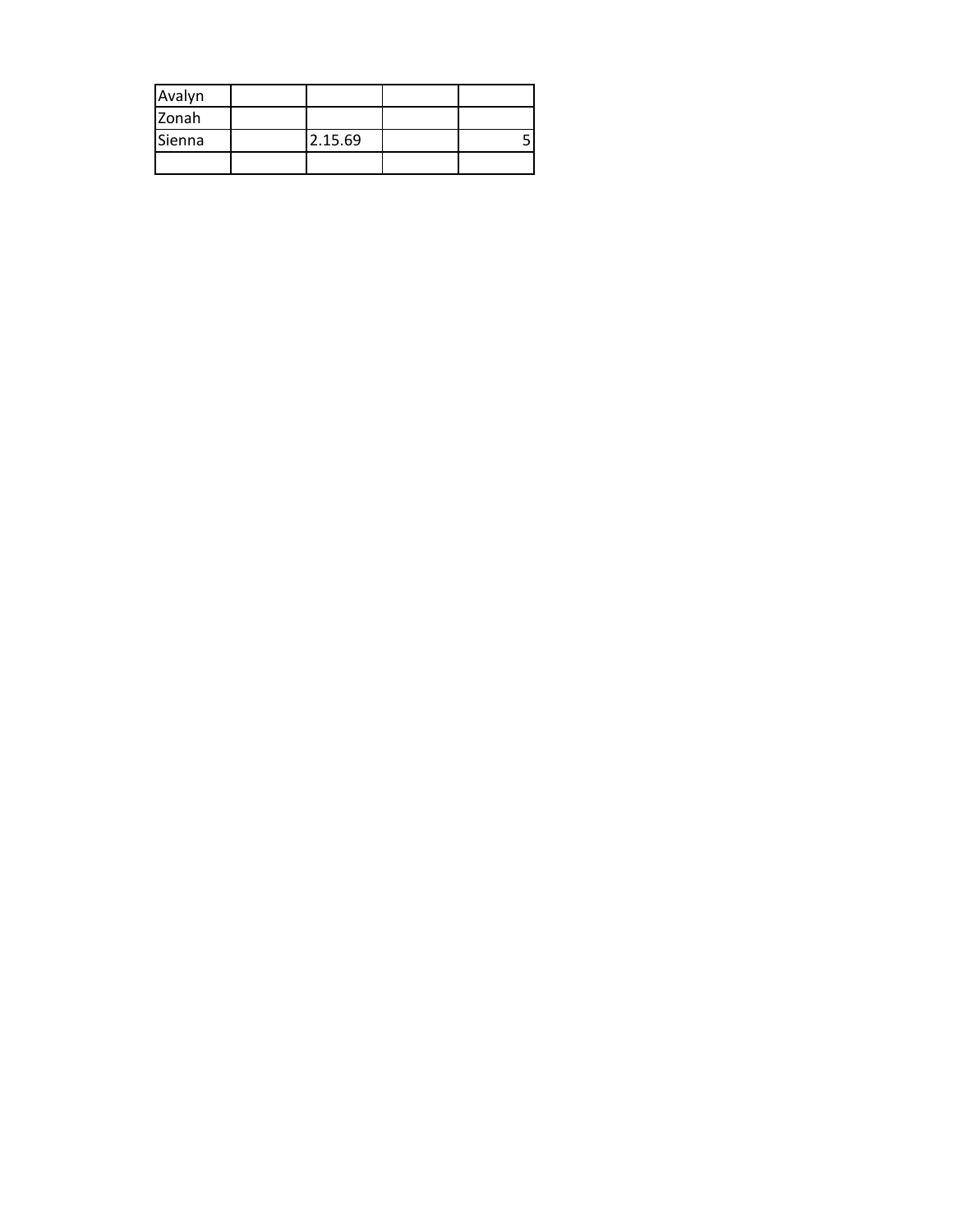| 4/12/2021 |        |      |      |       |  |
|-----------|--------|------|------|-------|--|
| Name      | Number | Time | Heat | Place |  |
| Brooklyn  | 24827  |      |      |       |  |
| Chloe     | 24819  |      |      |       |  |
| Danai     | 24766  |      |      |       |  |
| Evelyn    | 24724  | 1    |      | 2.22  |  |
| Evie      | 24736  |      |      |       |  |
| Gianna    | 24757  |      |      |       |  |
| Hazel     | 24769  |      |      |       |  |
| Jasmine   | 31197  |      |      |       |  |
| Jayla     | 31198  |      |      |       |  |
| Lillian   | 24799  |      |      |       |  |
| Nora      | 31196  |      |      |       |  |
| Robyn     | 24809  |      |      |       |  |
| Sofia     | 24669  | 8    |      |       |  |
| Yecheng   | 24726  |      |      |       |  |
| Zara      | 24776  |      |      |       |  |
| Zayb      | 24812  |      |      |       |  |
| Zeiva     | 24816  |      |      |       |  |
| Laura     |        |      |      |       |  |
| Avalyn    |        |      |      |       |  |
| Zonah     |        |      |      |       |  |
|           |        |      |      |       |  |
|           |        |      |      |       |  |
|           |        |      |      |       |  |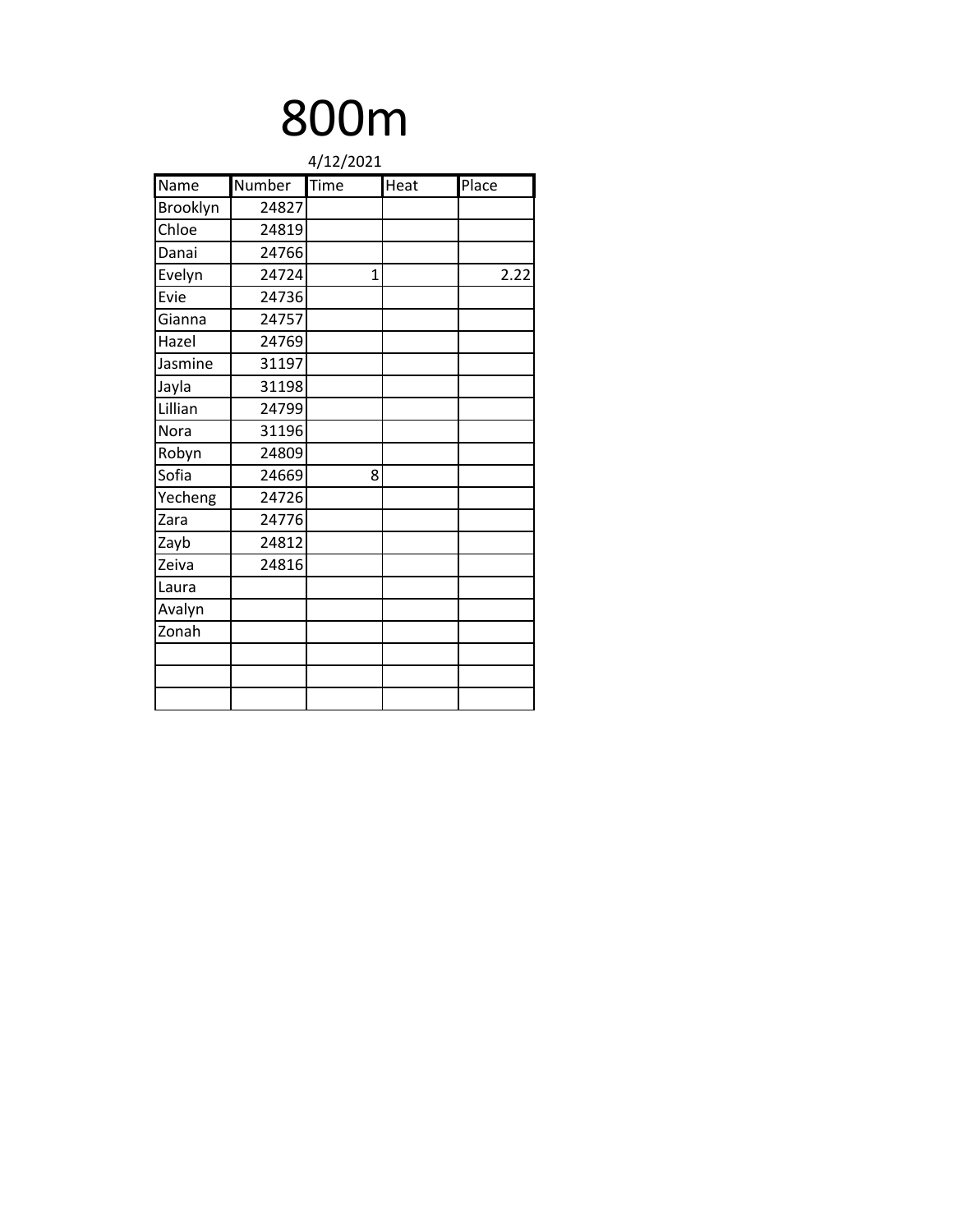# Cross Country

| 30/10/2021 |        |                            |                |                         |  |
|------------|--------|----------------------------|----------------|-------------------------|--|
| Name       | Number | $\overline{\mathsf{Time}}$ | Heat           | Place                   |  |
| Brooklyn   | 24827  |                            |                |                         |  |
| Chloe      | 24819  |                            |                |                         |  |
| Danai      | 24766  | 47                         | 1              | 2                       |  |
| Evelyn     | 24724  |                            |                |                         |  |
| Evie       | 24736  | 1.06                       | $\overline{1}$ | 5                       |  |
| Gianna     | 24757  | 1.06                       | 1              | 4                       |  |
| Hazel      | 24769  | 42                         | 1              | $\overline{1}$          |  |
| Jasmine    | 31197  |                            |                |                         |  |
| Jayla      | 31198  |                            |                |                         |  |
| Lillian    | 24799  |                            |                |                         |  |
| Nora       | 31196  |                            |                |                         |  |
| Robyn      | 24809  |                            |                |                         |  |
| Sofia      | 24669  | 55                         | $\mathbf{1}$   | 3                       |  |
| Yecheng    | 24726  |                            |                |                         |  |
| Zara       | 24776  |                            |                |                         |  |
| Ziva       | 24816  |                            |                |                         |  |
| Sienna     |        |                            |                |                         |  |
|            |        | 6/11/2021                  |                |                         |  |
| Name       | Number | Time                       | Heat           | Place                   |  |
| Brooklyn   | 24827  |                            |                |                         |  |
| Chloe      | 24819  |                            |                |                         |  |
| Danai      | 24766  |                            |                |                         |  |
| Evelyn     | 24724  |                            |                | $\overline{\mathbf{c}}$ |  |
| Evie       | 24736  |                            |                | 4                       |  |
| Gianna     | 24757  |                            |                | $\overline{7}$          |  |
| Hazel      | 24769  |                            |                | $\overline{1}$          |  |
| Jasmine    | 31197  |                            |                |                         |  |
| Jayla      | 31198  |                            |                |                         |  |
| Lillian    | 24799  |                            |                | 5                       |  |
| Nora       | 31196  |                            |                |                         |  |
| Robyn      | 24809  |                            |                | 3                       |  |
| Sofia      | 24669  |                            |                | 6                       |  |
| Yecheng    | 24726  |                            |                |                         |  |
| Zara       | 24776  |                            |                |                         |  |
|            |        |                            |                |                         |  |
| Ziva       | 24816  |                            |                |                         |  |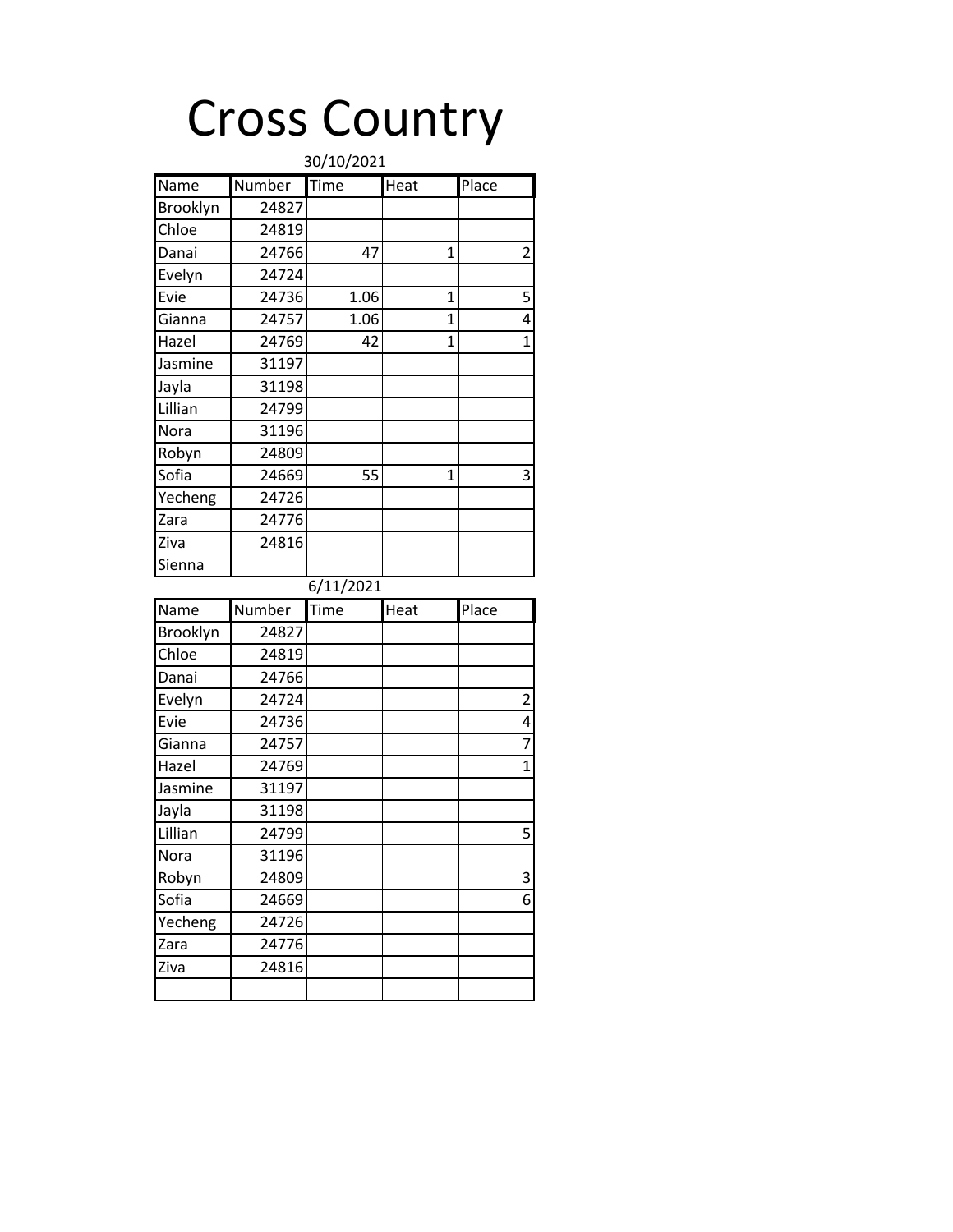|          |        | $1 - -1 - 0$ |                |                |
|----------|--------|--------------|----------------|----------------|
| Name     | Number | Time         | Heat           | Place          |
| Brooklyn | 24827  |              |                |                |
| Chloe    | 24819  |              |                |                |
| Danai    | 24766  |              | $\overline{2}$ | 4              |
| Evelyn   | 24724  |              | $\overline{2}$ | $\mathbf 1$    |
| Evie     | 24736  |              | 1              | 3              |
| Gianna   | 24757  |              | $\mathbf{1}$   | 6              |
| Hazel    | 24769  |              | $\overline{2}$ | $\overline{2}$ |
| Jasmine  | 31197  |              |                |                |
| Jayla    | 31198  |              |                |                |
| Lillian  | 24799  |              | $\mathbf{1}$   | 4              |
| Nora     | 31196  |              |                |                |
| Robyn    | 24809  |              |                |                |
| Sofia    | 24669  |              | $\mathbf{1}$   | 5              |
| Yecheng  | 24726  |              |                |                |
| Zara     | 24776  |              |                |                |
| Ziva     | 24816  |              | 2              | 5              |
| Sienna   |        |              |                |                |

#### 4/12/2021

## 11/12/2021

| Name     | Number | Time | Heat | Place          |
|----------|--------|------|------|----------------|
| Brooklyn | 24827  |      |      |                |
| Chloe    | 24819  |      |      | 3              |
| Danai    | 24766  |      |      | 5              |
| Evelyn   | 24724  |      |      | 1              |
| Evie     | 24736  |      |      | 9              |
| Gianna   | 24757  |      |      |                |
| Hazel    | 24769  |      |      | $\overline{2}$ |
| Jasmine  | 31197  |      |      |                |
| Jayla    | 31198  |      |      |                |
| Lillian  | 24799  |      |      | 7              |
| Nora     | 31196  |      |      | 4              |
| Robyn    | 24809  |      |      |                |
| Sofia    | 24669  |      |      | 8              |
| Yecheng  | 24726  |      |      |                |
| Zara     | 24776  |      |      | 6              |
| Ziva     | 24816  |      |      | 10             |
| Sienna   |        |      |      |                |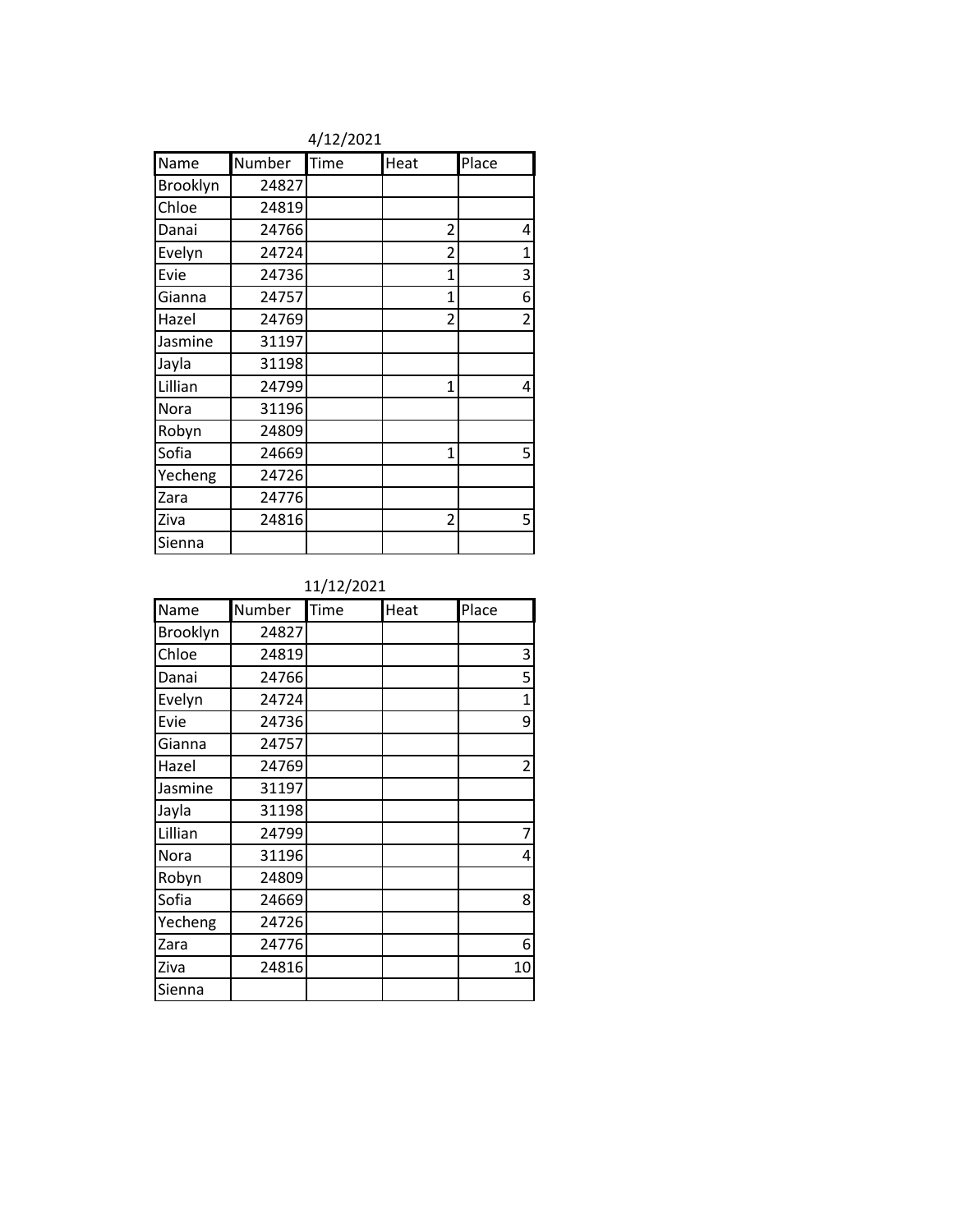22/01/2022

| Name     | Number | Time | Heat | Place          |
|----------|--------|------|------|----------------|
| Brooklyn | 24827  |      |      |                |
| Chloe    | 24819  |      |      | 3              |
| Danai    | 24766  |      |      | 6              |
| Evelyn   | 24724  |      |      | 1              |
| Evie     | 24736  |      |      |                |
| Gianna   | 24757  |      |      |                |
| Hazel    | 24769  |      |      |                |
| Jasmine  | 31197  |      |      | $\overline{2}$ |
| Jayla    | 31198  |      |      |                |
| Lillian  | 24799  |      |      |                |
| Nora     | 31196  |      |      | 4              |
| Robyn    | 24809  |      |      |                |
| Sofia    | 24669  |      |      | 7              |
| Yecheng  | 24726  |      |      |                |
| Zara     | 24776  |      |      |                |
| Ziva     | 24816  |      |      | 5              |
|          |        |      |      |                |

| Name     | Number | Time | Heat | Place          |
|----------|--------|------|------|----------------|
| Brooklyn | 24827  |      |      |                |
| Chloe    | 24819  |      |      |                |
| Danai    | 24766  |      |      | 6              |
| Evelyn   | 24724  |      |      | $\mathbf{1}$   |
| Evie     | 24736  |      |      | 4              |
| Gianna   | 24757  |      |      | 10             |
| Hazel    | 24769  |      |      | $\overline{2}$ |
| Jasmine  | 31197  |      |      | 3              |
| Jayla    | 31198  |      |      |                |
| Lillian  | 24799  |      |      | 9              |
| Nora     | 31196  |      |      |                |
| Robyn    | 24809  |      |      | 5              |
| Sofia    | 24669  |      |      | 8              |
| Yecheng  | 24726  |      |      |                |
| Zara     | 24776  |      |      |                |
| Ziva     | 24816  |      |      | 7              |
|          |        |      |      |                |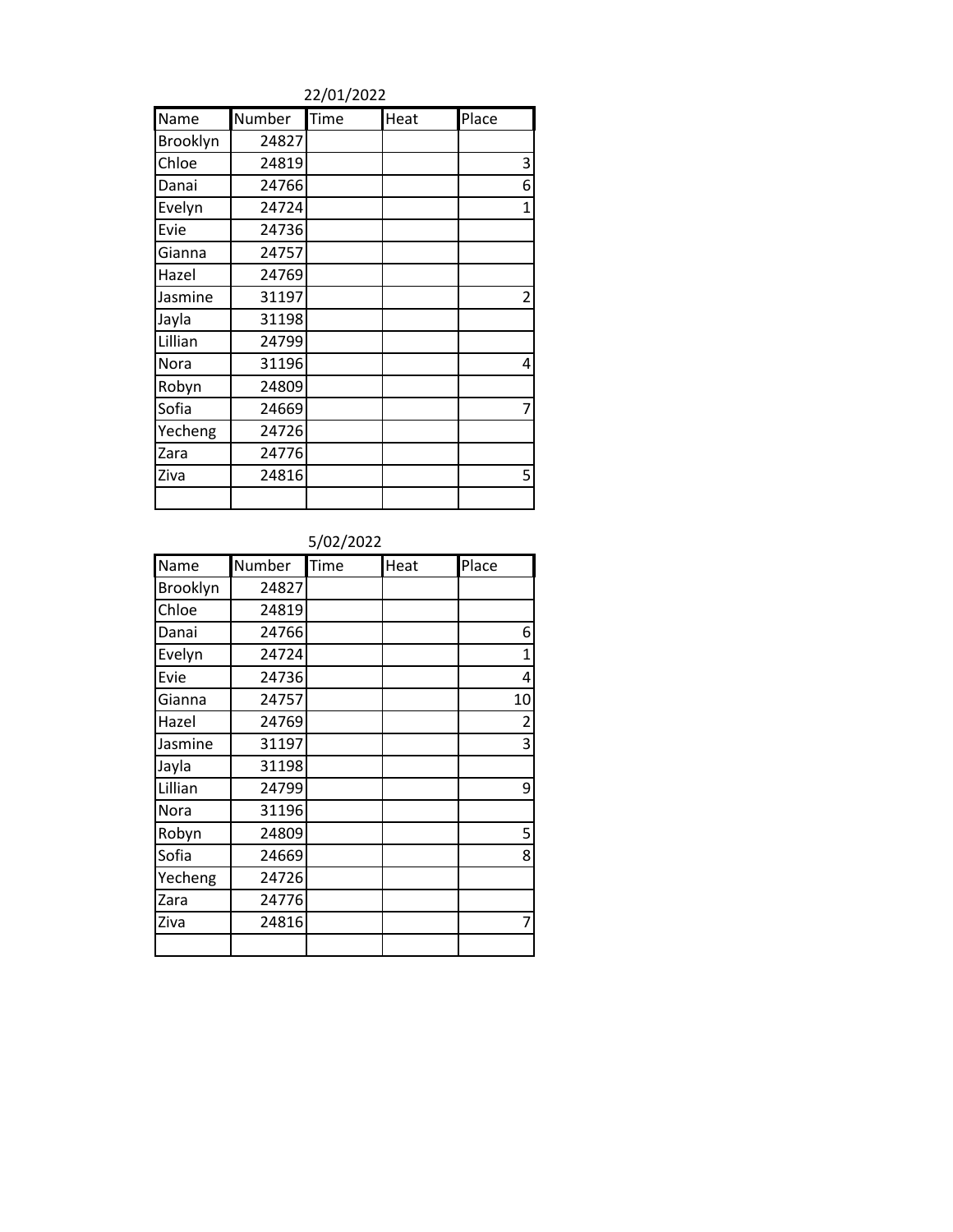| Name     | Number | Time | Heat | Place          |
|----------|--------|------|------|----------------|
| Brooklyn | 24827  |      |      |                |
| Chloe    | 24819  |      |      | 4              |
| Danai    | 24766  |      |      |                |
| Evelyn   | 24724  |      |      | $\mathbf{1}$   |
| Evie     | 24736  |      |      |                |
| Gianna   | 24757  |      |      | 7              |
| Hazel    | 24769  |      |      | 3              |
| Jasmine  | 31197  |      |      | $\overline{2}$ |
| Jayla    | 31198  |      |      |                |
| Lillian  | 24799  |      |      |                |
| Nora     | 31196  |      |      | 9              |
| Robyn    | 24809  |      |      |                |
| Sofia    | 24669  |      |      |                |
| Yecheng  | 24726  |      |      |                |
| Zara     | 24776  |      |      |                |
| Ziva     | 24816  |      |      | 6              |
| Sienna   |        |      |      |                |

| Name     | Number | Time | Heat | Place          |
|----------|--------|------|------|----------------|
| Brooklyn | 24827  |      |      |                |
| Chloe    | 24819  |      |      | 3              |
| Danai    | 24766  |      |      |                |
| Evelyn   | 24724  |      |      | 1              |
| Evie     | 24736  |      |      | 5              |
| Gianna   | 24757  |      |      | 8              |
| Hazel    | 24769  |      |      | 4              |
| Jasmine  | 31197  |      |      | $\overline{2}$ |
| Jayla    | 31198  |      |      |                |
| Lillian  | 24799  |      |      |                |
| Nora     | 31196  |      |      |                |
| Robyn    | 24809  |      |      |                |
| Sofia    | 24669  |      |      | 7              |
| Yecheng  | 24726  |      |      |                |
| Zara     | 24776  |      |      |                |
| Ziva     | 24816  |      |      |                |
| Sienna   |        |      |      | 6              |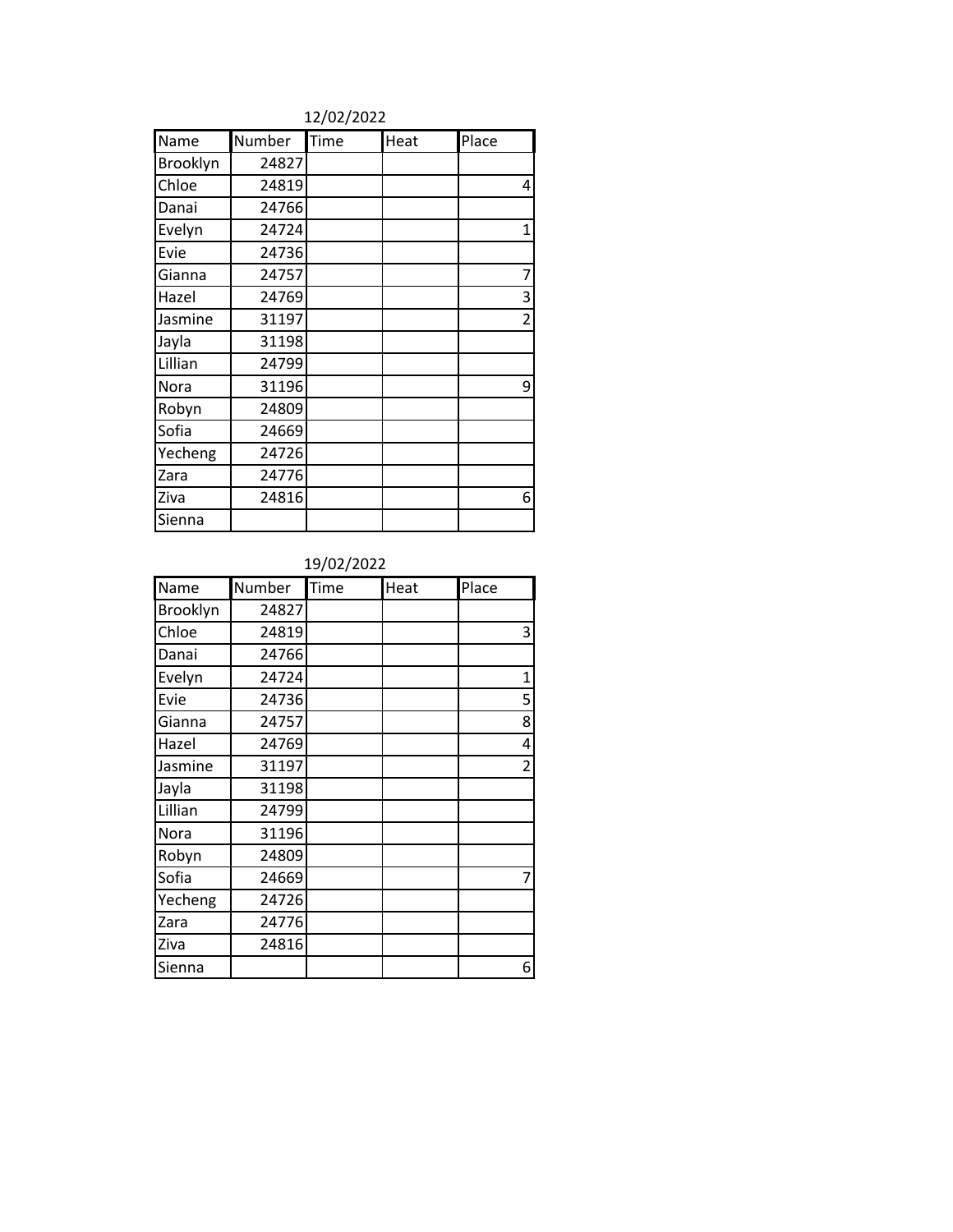## **Discus**

|          |        |      | 6/11/2021 |      |      |                |
|----------|--------|------|-----------|------|------|----------------|
| Name     | Number | Ist  | 2nd       | 3rd  | Best | Pos            |
| Brooklyn | 24827  |      |           |      |      |                |
| Chloe    | 24819  |      |           |      |      |                |
| Danai    | 24766  |      |           |      |      |                |
| Evelyn   | 24724  | 4.85 | 4.05      | 4.79 | 4.85 | $\mathbf 1$    |
| Evie     | 24736  | 6.34 | 5.14      | 4.94 | 6.34 | $\mathbf 1$    |
| Gianna   | 24757  | 3.75 | 3.95      | 4.8  | 4.8  | 5              |
| Hazel    | 24769  | 5.43 | 4.96      | 2.95 | 5.43 | 3              |
| Jasmine  | 31197  |      |           |      |      |                |
| Jayla    | 31198  |      |           |      |      |                |
| Lillian  | 24799  | 3.15 | 3         | 2.58 | 3.15 |                |
| Nora     | 31196  |      |           |      |      |                |
| Robyn    | 24809  | 5.07 | 4.76      | 5.77 | 5.77 | $\overline{2}$ |
| Sofia    | 24669  | 3.72 | 3.85      | 3.86 | 3.86 | 6              |
| Yecheng  | 24726  |      |           |      |      |                |
| Zara     | 24776  |      |           |      |      |                |
| Zayb     | 24812  |      |           |      |      |                |
| Zeiva    | 24816  |      |           |      |      |                |

### 11/12/2021

| Name     | Number | <b>Ist</b> | 2nd | 3rd | <b>Best</b> | Pos |
|----------|--------|------------|-----|-----|-------------|-----|
| Brooklyn | 24827  |            |     |     |             |     |
| Chloe    | 24819  |            |     |     | 5.99        |     |
| Danai    | 24766  |            |     |     | 4.22        |     |
| Evelyn   | 24724  |            |     |     | 5.64        |     |
| Evie     | 24736  |            |     |     | 5.38        |     |
| Gianna   | 24757  |            |     |     |             |     |
| Hazel    | 24769  |            |     |     | 10.05       |     |
| Jasmine  | 31197  |            |     |     |             |     |
| Jayla    | 31198  |            |     |     |             |     |
| Lillian  | 24799  |            |     |     | 4.98        |     |
| Nora     | 31196  |            |     |     | 3.42        |     |
| Robyn    | 24809  |            |     |     |             |     |
| Sofia    | 24669  |            |     |     | 5.44        |     |
| Yecheng  | 24726  |            |     |     |             |     |
| Zara     | 24776  |            |     |     | 4.45        |     |
| Zayb     | 24812  |            |     |     |             |     |
| Zeiva    | 24816  |            |     |     | 3.95        |     |
| Laura    |        |            |     |     |             |     |
| Avalyn   |        |            |     |     |             |     |
| Zonah    |        |            |     |     |             |     |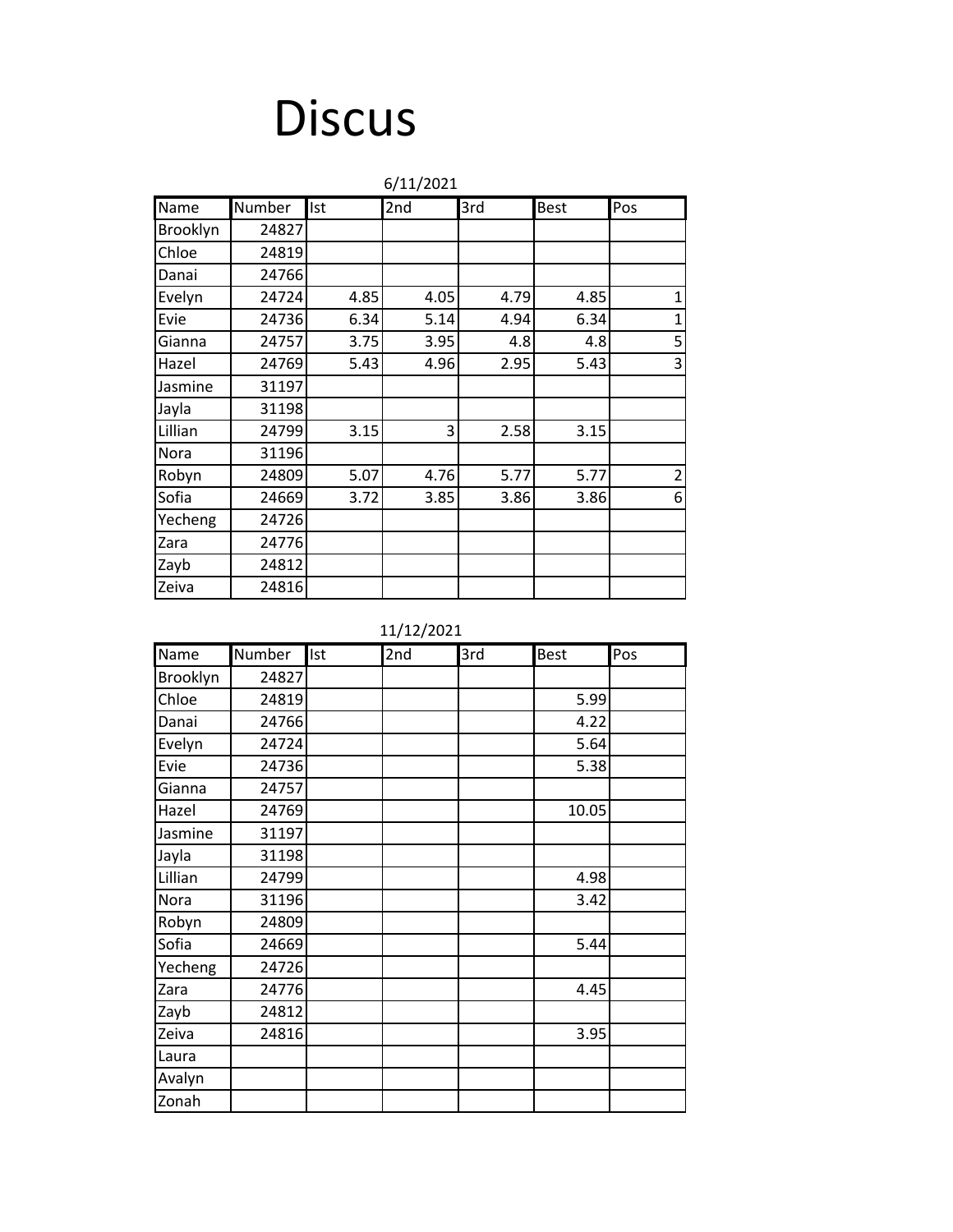| Name     | Number | Ist  | 2nd | 3rd | <b>Best</b> | Pos |
|----------|--------|------|-----|-----|-------------|-----|
| Brooklyn | 24827  |      |     |     |             |     |
| Chloe    | 24819  |      |     |     |             |     |
| Danai    | 24766  |      |     |     |             |     |
| Evelyn   | 24724  |      |     |     |             |     |
| Evie     | 24736  |      |     |     |             |     |
| Gianna   | 24757  |      |     |     |             |     |
| Hazel    | 24769  |      |     |     |             |     |
| Jasmine  | 31197  | 4.99 |     |     |             |     |
| Jayla    | 31198  |      |     |     |             |     |
| Lillian  | 24799  |      |     |     |             |     |
| Nora     | 31196  |      |     |     |             |     |
| Robyn    | 24809  |      |     |     |             |     |
| Sofia    | 24669  |      |     |     |             |     |
| Yecheng  | 24726  |      |     |     |             |     |
| Zara     | 24776  |      |     |     |             |     |
| Zayb     | 24812  |      |     |     |             |     |
| Zeiva    | 24816  |      |     |     |             |     |
| Laura    |        |      |     |     |             |     |
| Avalyn   |        |      |     |     |             |     |
| Zonah    |        |      |     |     |             |     |

15/01/2022

19/02/2022

| Name     | Number | Ist  | 2nd  | 3rd  | <b>Best</b> | Pos |
|----------|--------|------|------|------|-------------|-----|
| Brooklyn | 24827  |      |      |      |             |     |
| Chloe    | 24819  | 6.58 | 3.89 | 3.85 |             |     |
| Danai    | 24766  |      |      |      |             |     |
| Evelyn   | 24724  | 4.74 |      |      |             |     |
| Evie     | 24736  | 4.61 | 4.46 | 4.13 |             |     |
| Gianna   | 24757  | 4.86 | 6.43 | 6.9  |             |     |
| Hazel    | 24769  | 4.45 | 3.78 | 4.9  |             |     |
| Jasmine  | 31197  | 6.97 | 6.21 | 4.28 |             |     |
| Jayla    | 31198  |      |      |      |             |     |
| Lillian  | 24799  |      |      |      |             |     |
| Nora     | 31196  | 4.12 | 4.27 | 4.58 |             |     |
| Robyn    | 24809  |      |      |      |             |     |
| Sofia    | 24669  | 3.85 | 3.7  | 3.97 |             |     |
| Yecheng  | 24726  |      |      |      |             |     |
| Zara     | 24776  |      |      |      |             |     |
| Zayb     | 24812  |      |      |      |             |     |
| Zeiva    | 24816  |      |      |      |             |     |
| Laura    |        |      |      |      |             |     |
| Avalyn   |        |      |      |      |             |     |
| Sienna   |        | 8.07 | 4.22 | 3.5  |             |     |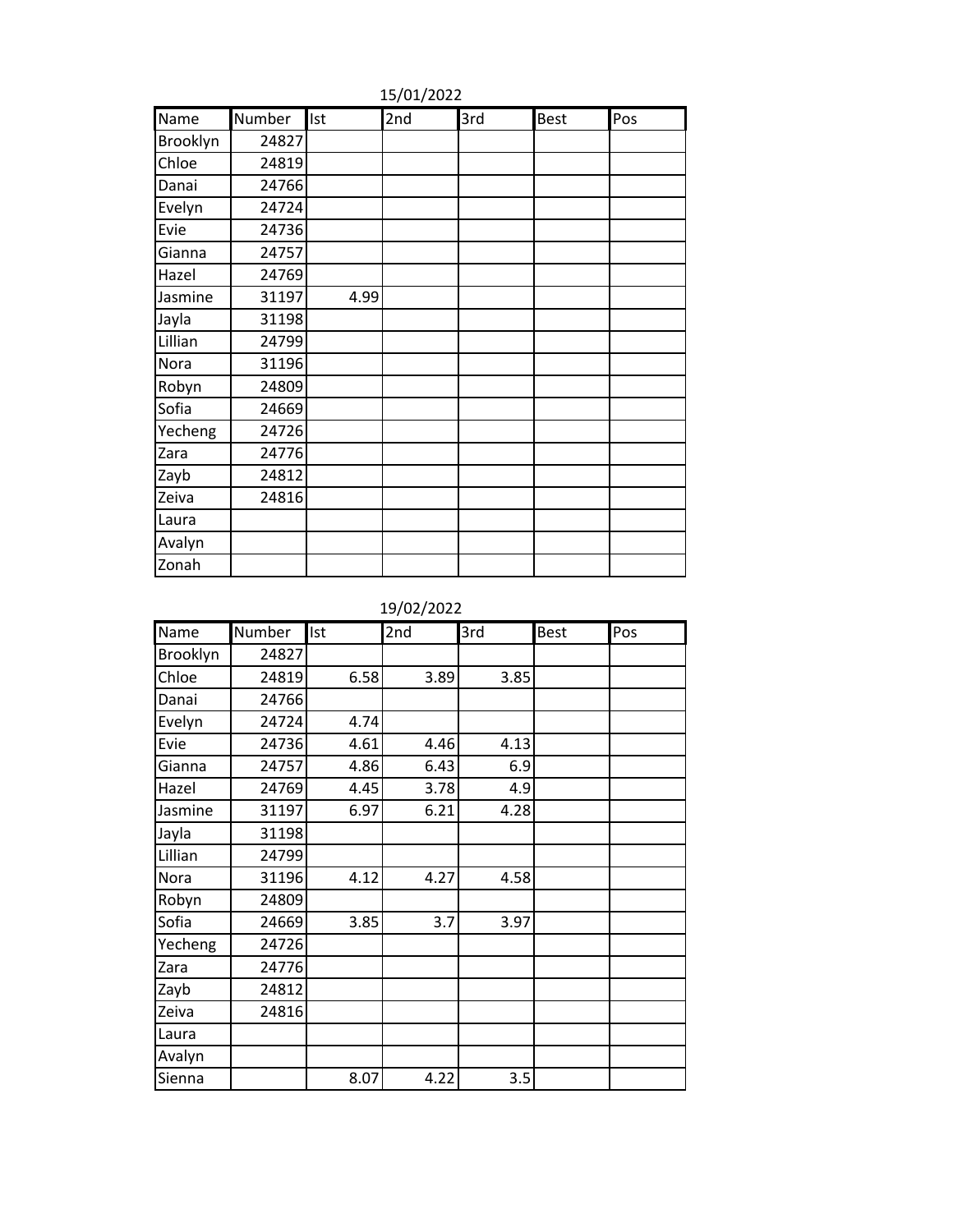|          | High Jump |    |            |    |    |    |  |
|----------|-----------|----|------------|----|----|----|--|
|          |           |    | 30/10/2021 |    |    |    |  |
| Name     | Number    | 20 | 23         | 26 | 30 | 35 |  |
| Brooklyn | 24827     |    |            |    |    |    |  |
| Chloe    | 24819     |    |            |    |    |    |  |
| Danai    | 24766 x   |    | x          |    |    |    |  |
| Evelyn   | 24724 x   |    | x          |    |    |    |  |
| Evie     | 24736 x   |    |            |    |    |    |  |
| Gianna   | 24757 x   |    |            |    |    |    |  |
| Hazel    | 24769 x   |    | X          |    |    |    |  |
| Jasmine  | 31197     |    |            |    |    |    |  |
| Jayla    | 31198     |    |            |    |    |    |  |
| Lillian  | 24799     |    |            |    |    |    |  |
| Nora     | 31196     |    |            |    |    |    |  |
| Robyn    | 24809     |    |            |    |    |    |  |
| Sofia    | 24669 x   |    | X          |    |    |    |  |
| Yecheng  | 24726     |    |            |    |    |    |  |
| Zara     | 24776 x   |    |            |    |    |    |  |
| Zayb     | 24812     |    |            |    |    |    |  |
| Ziva     | 24816     |    |            |    |    |    |  |

Avalyn 31193 Laura 31214

| Name     | Number    | 50 | 60 | 70 | 75 | 80 |
|----------|-----------|----|----|----|----|----|
| Brooklyn | 24827 x   |    |    |    |    |    |
| Chloe    | 24819x    |    | X  | X  | x  |    |
| Danai    | 24766 x   |    |    |    |    |    |
| Evelyn   | 24724 x   |    |    |    |    |    |
| Evie     | 24736 x   |    | X  |    |    |    |
| Gianna   | 24757 x   |    | X  |    |    |    |
| Hazel    | 24769     |    |    |    |    |    |
| Jasmine  | 31197     |    |    |    |    |    |
| Jayla    | $31198$ x |    |    |    |    |    |
| Lillian  | 24799     |    |    |    |    |    |
| Nora     | 31196     |    |    |    |    |    |
| Robyn    | 24809 x   |    | X  |    |    |    |
| Sofia    | 24669 x   |    | X  |    |    |    |
| Yecheng  | 24726     |    |    |    |    |    |
| Zara     | 24776 x   |    |    |    |    |    |
| Zayb     | 24812     |    |    |    |    |    |
| Ziva     | 24816     |    |    |    |    |    |
| Avalyn   | 31193     |    |    |    |    |    |
| Laura    | 31214     |    |    |    |    |    |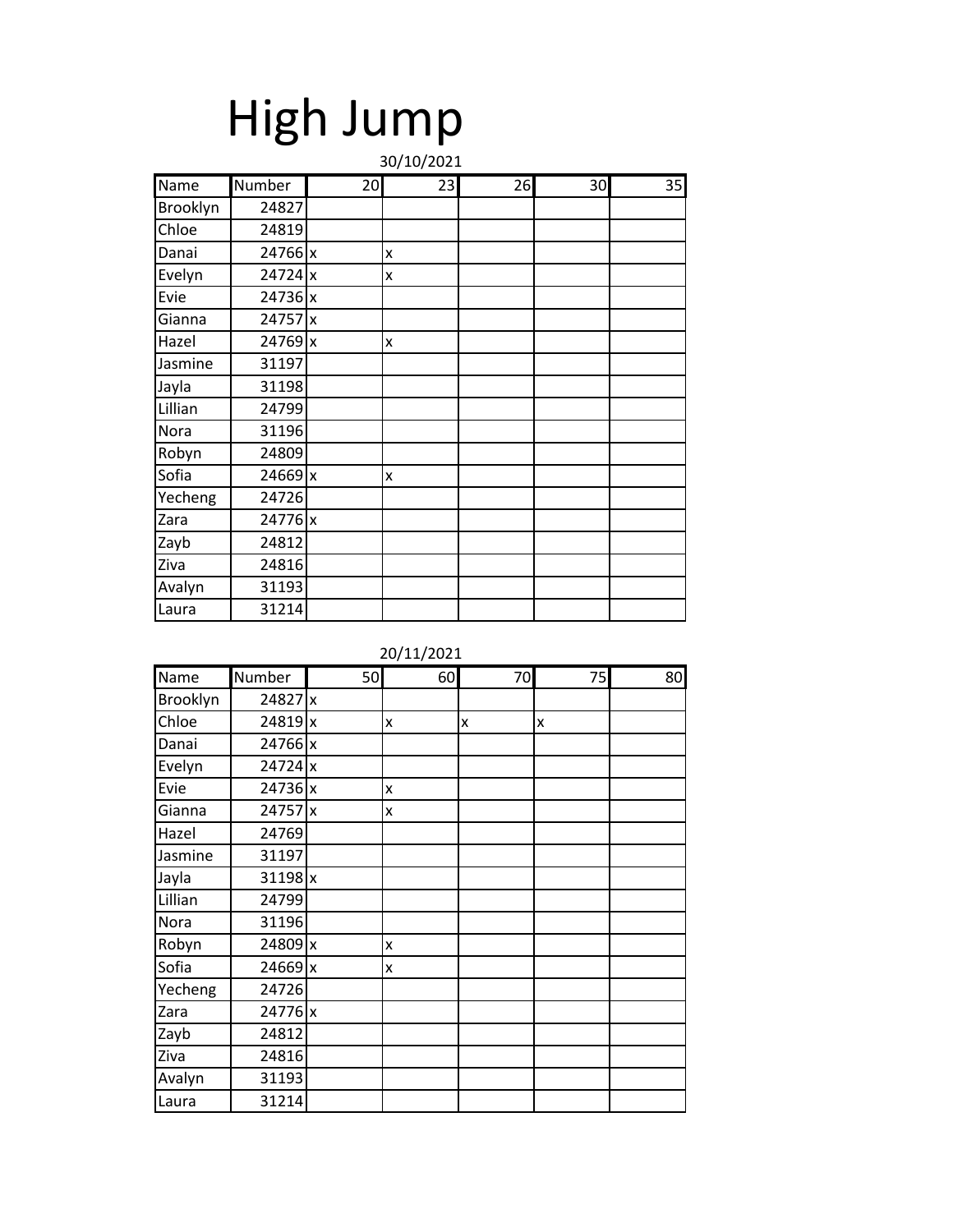| Name     | Number    | 50 | 60 | 70 | 75 Pos |
|----------|-----------|----|----|----|--------|
| Brooklyn | 24827     |    |    |    |        |
| Chloe    | 24819     |    |    |    |        |
| Danai    | 24766     |    |    |    |        |
| Evelyn   | 24724     |    |    |    |        |
| Evie     | 24736     |    |    |    |        |
| Gianna   | 24757     |    |    |    |        |
| Hazel    | 24769     |    |    |    |        |
| Jasmine  | $31197$ x |    | X  | x  |        |
| Jayla    | 31198     |    |    |    |        |
| Lillian  | 24799 x   |    | X  |    |        |
| Nora     | 31196     |    |    |    |        |
| Robyn    | 24809     |    |    |    |        |
| Sofia    | 24669 x   |    | X  | X  |        |
| Yecheng  | 24726     |    |    |    |        |
| Zara     | 24776     |    |    |    |        |
| Zayb     | 24812     |    |    |    |        |
| Ziva     | 24816 x   |    | X  |    |        |
| Avalyn   | $31193$ x |    |    |    |        |
| Laura    | $31214$ x |    | X  |    |        |

15/01/2022

12/02/2022

| Name     | Number    | 58 | 68           | 70           | 75           | 80 |
|----------|-----------|----|--------------|--------------|--------------|----|
| Brooklyn | 24827     |    |              |              |              |    |
| Chloe    | 24819 x   |    | $\mathsf{x}$ | $\mathsf{x}$ | $\mathsf{x}$ |    |
| Danai    | 24766     |    |              |              |              |    |
| Evelyn   | 24724 x   |    | X            | X            | $\mathsf{x}$ |    |
| Evie     | 24736     |    |              |              |              |    |
| Gianna   | 24757     |    |              |              |              |    |
| Hazel    | 24769 x   |    | X            | X            |              |    |
| Jasmine  | $31197$ x |    | X            | $\mathsf{x}$ | $\mathsf{x}$ |    |
| Jayla    | 31198     |    |              |              |              |    |
| Lillian  | 24799     |    |              |              |              |    |
| Nora     | 31196     |    |              |              |              |    |
| Robyn    | 24809     |    |              |              |              |    |
| Sofia    | 24669     |    |              |              |              |    |
| Yecheng  | 24726     |    |              |              |              |    |
| Zara     | 24776     |    |              |              |              |    |
| Zayb     | 24812     |    |              |              |              |    |
| Ziva     | 24816 x   |    | $\mathsf{x}$ | $\mathsf{x}$ | $\mathsf{x}$ |    |
| Avalyn   | 31193     |    |              |              |              |    |
| Laura    | 31214     |    |              |              |              |    |
|          |           |    |              |              |              |    |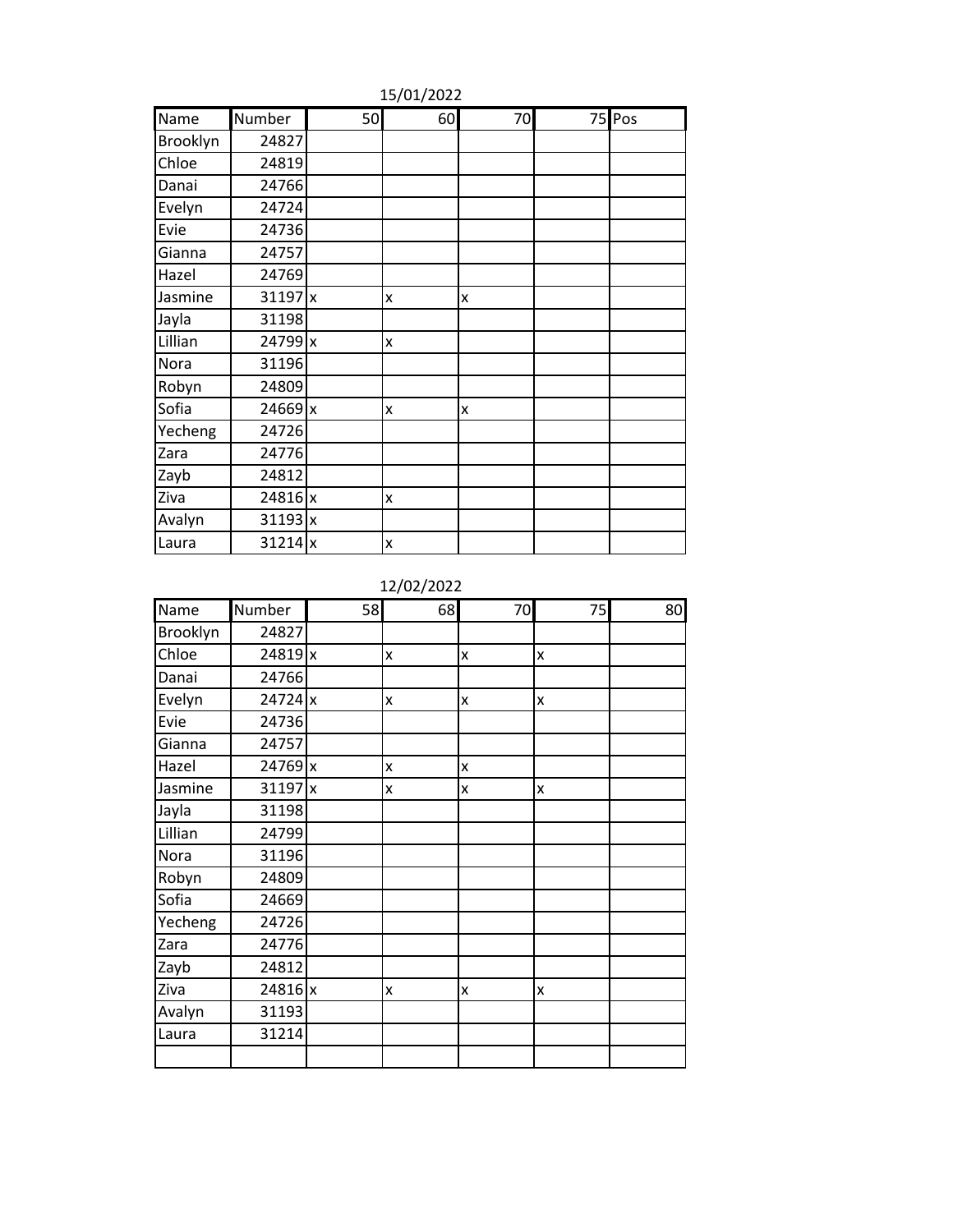|          | Long Jump |                |            |      |             |                |  |  |
|----------|-----------|----------------|------------|------|-------------|----------------|--|--|
|          |           |                | 30/10/2021 |      |             |                |  |  |
| Name     | Number    | Ist            | 2nd        | 3rd  | <b>Best</b> | Pos            |  |  |
| Brooklyn | 24827     |                |            |      |             |                |  |  |
| Chloe    | 24819     |                |            |      |             |                |  |  |
| Danai    | 24766     | 1.65           | 1.85       | 1.8  | 1.85        | 3              |  |  |
| Evelyn   | 24724     | 1.36           | 1.04       | 1.85 | 1.85        | 3              |  |  |
| Evie     | 24736     | 1              | 1.7        | 0    | 1.7         | 4              |  |  |
| Gianna   | 24757     | 1.2            | 1.5        | 1.3  | 1.5         | 5              |  |  |
| Hazel    | 24769     | 1.9            | 2.35       | 2.57 | 2.57        | $\overline{1}$ |  |  |
| Jasmine  | 31197     |                |            |      |             |                |  |  |
| Jayla    | 31198     |                |            |      |             |                |  |  |
| Lillian  | 24799     |                |            |      |             |                |  |  |
| Nora     | 31196     |                |            |      |             |                |  |  |
| Robyn    | 24809     |                |            |      |             |                |  |  |
| Sofia    | 24669     | $\overline{2}$ | 2.05       | 2.1  | 2.1         | $\overline{2}$ |  |  |
| Yecheng  | 24726     |                |            |      |             |                |  |  |
| Zara     | 24776     |                |            |      |             |                |  |  |
| Zayb     | 24812     |                |            |      |             |                |  |  |
| Ziva     | 24816     |                |            |      |             |                |  |  |
| Sienna   |           |                |            |      |             |                |  |  |

|          |        |                          | 6/11/2021 |      |             |                |
|----------|--------|--------------------------|-----------|------|-------------|----------------|
| Name     | Number | Ist                      | 2nd       | 3rd  | <b>Best</b> | Pos            |
| Brooklyn | 24827  |                          |           |      |             |                |
| Chloe    | 24819  |                          |           |      |             |                |
| Danai    | 24766  | 1.95                     | 2.1       | 1.94 | 2.1         | 4              |
| Evelyn   | 24724  | 1.8                      | 2.1       | 2.3  | 2.3         | $\overline{2}$ |
| Evie     | 24736  | $\overline{\mathcal{L}}$ | 2.2       | 2.1  | 2.2         | 3              |
| Gianna   | 24757  | 1.1                      | 1.23      | 1.9  | 1.9         | $\overline{7}$ |
| Hazel    | 24769  | 2.29                     | 2.5       | 2.26 | 2.29        | $\overline{1}$ |
| Jasmine  | 31197  |                          |           |      |             |                |
| Jayla    | 31198  |                          |           |      |             |                |
| Lillian  | 24799  | 2.2                      | 1.9       | 1.95 | 1.95        | 6              |
| Nora     | 31196  |                          |           |      |             |                |
| Robyn    | 24809  | 1.8                      | 1.85      | 1.75 | 1.85        | 8              |
| Sofia    | 24669  | 2.3                      | 2         | 2.05 | 2.05        | 5              |
| Yecheng  | 24726  |                          |           |      |             |                |
| Zara     | 24776  |                          |           |      |             |                |
| Zayb     | 24812  |                          |           |      |             |                |
| Ziva     | 24816  |                          |           |      |             |                |
|          |        |                          |           |      |             |                |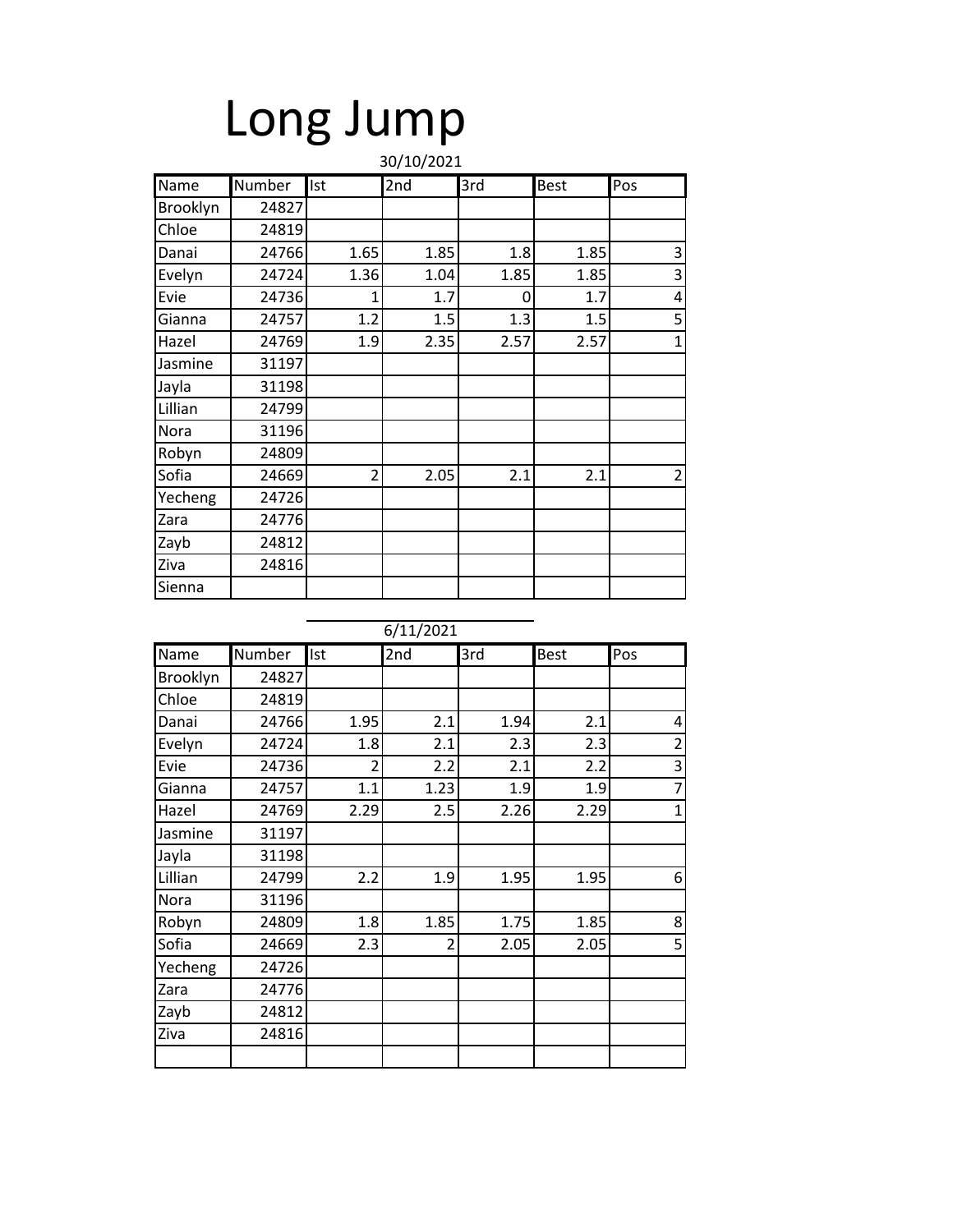|          |        |                | 13/11/2021 |                |                |                |
|----------|--------|----------------|------------|----------------|----------------|----------------|
| Name     | Number | Ist            | 2nd        | 3rd            | <b>Best</b>    | Pos            |
| Brooklyn | 24827  |                |            |                |                |                |
| Chloe    | 24819  | 2.15           | 2.2        | 2.42           | 2.42           | $\overline{1}$ |
| Danai    | 24766  |                |            |                |                |                |
| Evelyn   | 24724  | 2.26           | 2.19       | 2.32           | 2.32           | $\overline{2}$ |
| Evie     | 24736  | 2.1            | 1.92       | 2.05           | 2.1            | 4              |
| Gianna   | 24757  |                |            |                |                |                |
| Hazel    | 24769  | 2              | 2.23       | 2.25           | 2.25           | 3              |
| Jasmine  | 31197  |                |            |                |                |                |
| Jayla    | 31198  |                |            |                |                |                |
| Lillian  | 24799  | 2.05           | 1.93       | 1.3            | 2.05           | 5              |
| Nora     | 31196  |                |            |                |                |                |
| Robyn    | 24809  | 1.52           | 1.9        | 1.87           | 1.9            | 7              |
| Sofia    | 24669  | 1.53           | 1.64       | 2.1            | 2.1            | 4              |
| Yecheng  | 24726  |                |            |                |                |                |
| Zara     | 24776  | $\overline{2}$ | 1.72       | 1.77           | $\overline{2}$ | 6              |
| Zayb     | 24812  |                |            |                |                |                |
| Ziva     | 24816  | 1.6            | 1.93       | $\overline{2}$ | $\overline{2}$ | 6              |
|          |        |                |            |                |                |                |

| Name     | Number | Ist            | 2nd            | 3rd | <b>Best</b> | Pos |
|----------|--------|----------------|----------------|-----|-------------|-----|
| Brooklyn | 24827  | 2.1            | 2.3            | 2.4 |             |     |
| Chloe    | 24819  | 1.6            | 1.8            | 2.2 |             |     |
| Danai    | 24766  | 1.1            | 1.6            | 1.6 |             |     |
| Evelyn   | 24724  | 1.8            | 1.7            | 1.6 |             |     |
| Evie     | 24736  |                |                |     |             |     |
| Gianna   | 24757  | 0.7            | 1.1            | 1.2 |             |     |
| Hazel    | 24769  |                |                |     |             |     |
| Jasmine  | 31197  |                |                |     |             |     |
| Jayla    | 31198  | 0.7            | 1.2            | 1   |             |     |
| Lillian  | 24799  | 1.1            | 0.9            | 1.2 |             |     |
| Nora     | 31196  |                |                |     |             |     |
| Robyn    | 24809  | 1.3            | $\overline{2}$ | 0   |             |     |
| Sofia    | 24669  | $\overline{2}$ | 1.8            | 1.8 |             |     |
| Yecheng  | 24726  |                |                |     |             |     |
| Zara     | 24776  |                |                |     |             |     |
| Zayb     | 24812  |                |                |     |             |     |
| Ziva     | 24816  |                |                |     |             |     |
|          |        |                |                |     |             |     |
|          |        |                |                |     |             |     |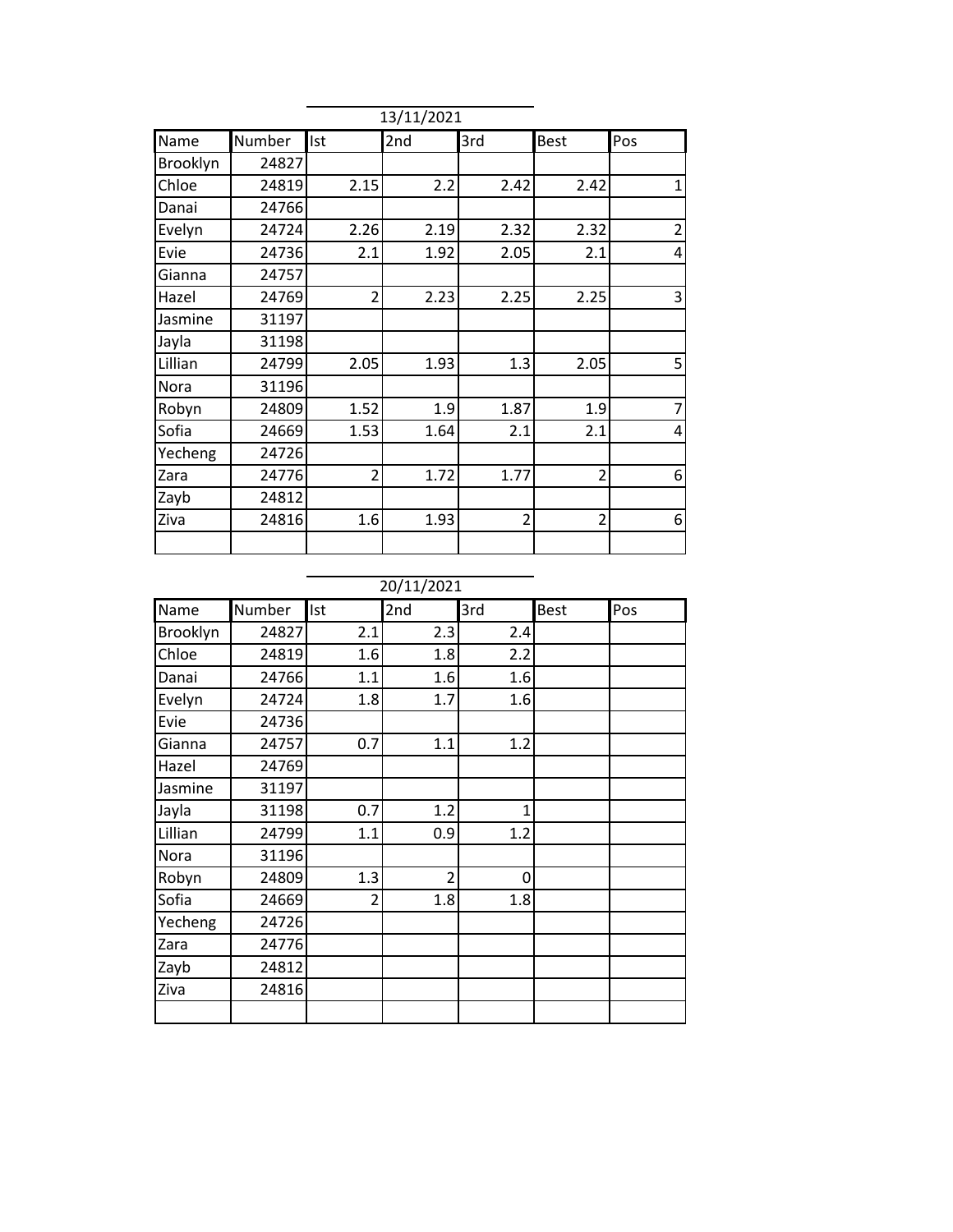| Name     | Number | Ist  | 2nd  | 3rd            | <b>Best</b>    | Pos                     |
|----------|--------|------|------|----------------|----------------|-------------------------|
| Brooklyn | 24827  | 2.54 | 2.4  | 2.44           | 2.54           | $\mathbf{1}$            |
| Chloe    | 24819  | 2.5  | 2.52 | 2.53           | 2.53           | $\overline{\mathbf{c}}$ |
| Danai    | 24766  | 1.87 | 1.9  | 2.05           | 2.05           | $\overline{7}$          |
| Evelyn   | 24724  | 2.5  | 2.42 | 2.5            | 2.54           | $\overline{1}$          |
| Evie     | 24736  | 1.85 | 2.12 | 2.1            | 2.12           | 6                       |
| Gianna   | 24757  | 1.82 | 1.95 | 1.55           | 1.95           | 9                       |
| Hazel    | 24769  | 1.92 | 2.2  | 2.45           | 2.45           | 3                       |
| Jasmine  | 31197  |      |      |                |                |                         |
| Jayla    | 31198  | 1.22 | 1.27 | 1.58           | 1.27           | 10                      |
| Lillian  | 24799  | 1.95 | 1.8  | 2.1            | 1.95           | 9                       |
| Nora     | 31196  |      |      |                |                |                         |
| Robyn    | 24809  |      |      |                |                |                         |
| Sofia    | 24669  | 1.8  | 1.76 | 2.2            | 2.2            | 5                       |
| Yecheng  | 24726  |      |      |                |                |                         |
| Zara     | 24776  |      |      |                |                |                         |
| Zayb     | 24812  |      |      |                |                |                         |
| Ziva     | 24816  | 1.8  | 1.94 | $\overline{2}$ | $\overline{2}$ | 8                       |
| Sienna   |        | 0.7  | 2.1  | 2.37           | 2.37           | 4                       |

4/12/2021

11/12/2021

| Name     | Number | Ist  | 2nd            | 3rd            | <b>Best</b>    | Pos                     |
|----------|--------|------|----------------|----------------|----------------|-------------------------|
| Brooklyn | 24827  |      |                |                |                |                         |
| Chloe    | 24819  |      |                |                |                |                         |
| Danai    | 24766  | 1.95 | $\mathfrak{p}$ | $\overline{2}$ | $\overline{2}$ | 5                       |
| Evelyn   | 24724  | 2.4  | 2.11           | 2.17           | 2.17           | $\overline{2}$          |
| Evie     | 24736  | 2.05 | 0              | 0              | 2.05           | 1                       |
| Gianna   | 24757  |      |                |                |                |                         |
| Hazel    | 24769  | 2.52 | 1.92           | 2.25           | 2.52           | 1                       |
| Jasmine  | 31197  |      |                |                |                |                         |
| Jayla    | 31198  |      |                |                |                |                         |
| Lillian  | 24799  |      |                |                |                |                         |
| Nora     | 31196  | 2.1  | $\overline{2}$ | 2.15           | 2.15           | $\overline{\mathbf{3}}$ |
| Robyn    | 24809  |      |                |                |                |                         |
| Sofia    | 24669  | 1.9  | 2.04           | 2.17           | 2.17           | $\overline{2}$          |
| Yecheng  | 24726  |      |                |                |                |                         |
| Zara     | 24776  | 1.55 | 1.85           | 1.85           | 1.85           | 6                       |
| Zayb     | 24812  |      |                |                |                |                         |
| Ziva     | 24816  |      |                |                |                |                         |
| Sienna   |        |      |                |                |                |                         |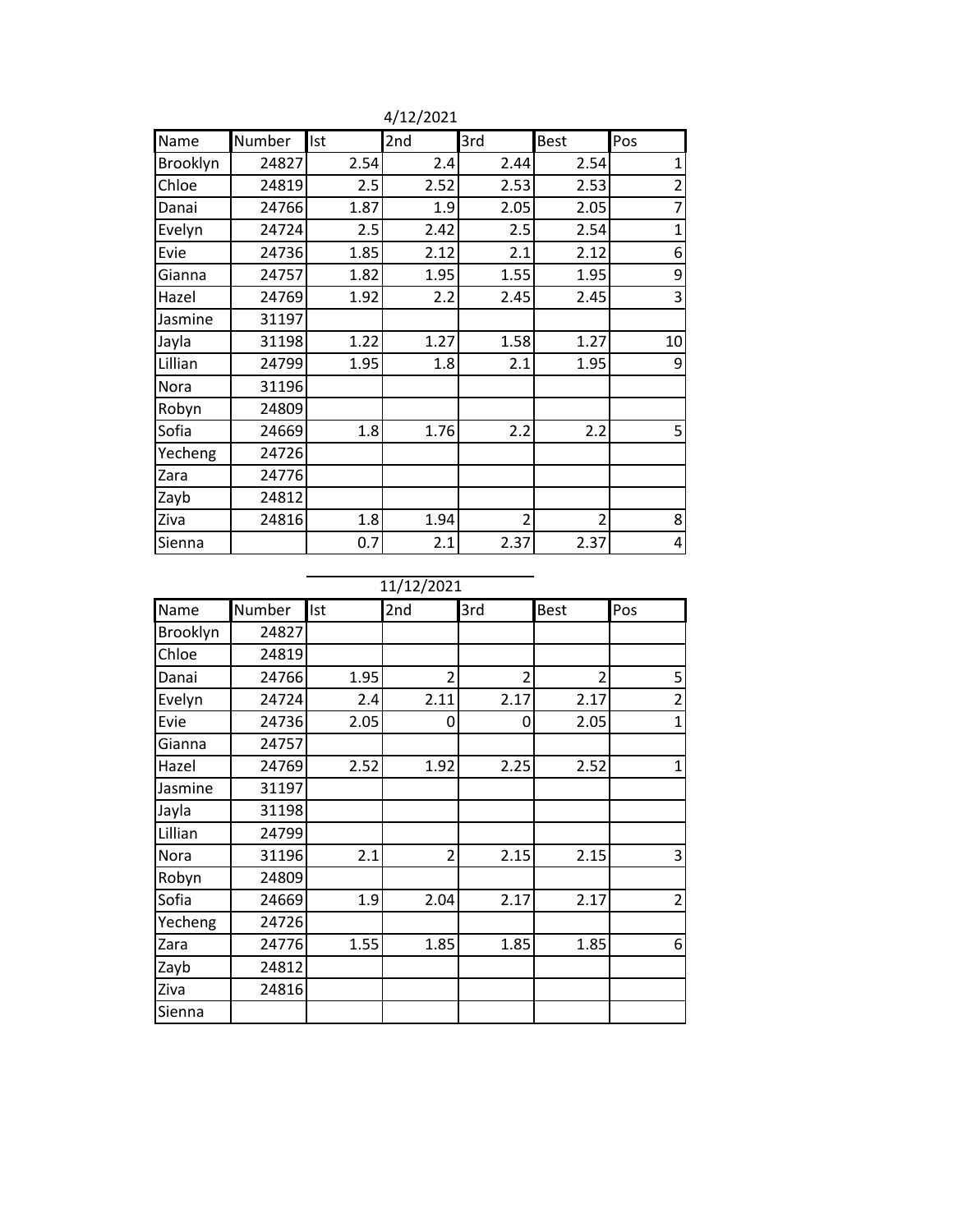| Name     | Number | Ist  | 2nd | 3rd | <b>Best</b> | Pos |
|----------|--------|------|-----|-----|-------------|-----|
| Brooklyn | 24827  |      |     |     |             |     |
| Chloe    | 24819  |      |     |     |             |     |
| Danai    | 24766  | 1.93 |     |     |             |     |
| Evelyn   | 24724  | 2.31 |     |     |             |     |
| Evie     | 24736  | 2.08 |     |     |             |     |
| Gianna   | 24757  | 1.52 |     |     |             |     |
| Hazel    | 24769  | 2.2  |     |     |             |     |
| Jasmine  | 31197  | 2.18 |     |     |             |     |
| Jayla    | 31198  |      |     |     |             |     |
| Lillian  | 24799  | 1.33 |     |     |             |     |
| Nora     | 31196  |      |     |     |             |     |
| Robyn    | 24809  |      |     |     |             |     |
| Sofia    | 24669  | 2.25 |     |     |             |     |
| Yecheng  | 24726  |      |     |     |             |     |
| Zara     | 24776  |      |     |     |             |     |
| Zayb     | 24812  |      |     |     |             |     |
| Ziva     | 24816  |      |     |     |             |     |
|          |        |      |     |     |             |     |

5/01/2022

22/01/2022

| Name     | Number | Ist  | 2nd  | 3rd | <b>Best</b> | Pos            |
|----------|--------|------|------|-----|-------------|----------------|
|          |        |      |      |     |             |                |
| Brooklyn | 24827  |      |      |     |             |                |
| Chloe    | 24819  | 2.04 | 2.57 |     | 2.57        | $\mathbf 1$    |
| Danai    | 24766  | 1.67 | 1.5  |     | 1.67        | 7              |
| Evelyn   | 24724  | 1.89 | 1.85 |     | 1.89        | 4              |
| Evie     | 24736  |      |      |     |             |                |
| Gianna   | 24757  |      |      |     |             |                |
| Hazel    | 24769  |      |      |     |             |                |
| Jasmine  | 31197  | 1.77 | 2.03 |     | 2.03        | 3              |
| Jayla    | 31198  |      |      |     |             |                |
| Lillian  | 24799  |      |      |     |             |                |
| Nora     | 31196  | 1.75 | 1.83 |     | 1.83        | 5              |
| Robyn    | 24809  |      |      |     |             |                |
| Sofia    | 24669  | 2.4  | 2.17 |     | 2.17        | $\overline{2}$ |
| Yecheng  | 24726  |      |      |     |             |                |
| Zara     | 24776  |      |      |     |             |                |
| Zayb     | 24812  |      |      |     |             |                |
| Ziva     | 24816  | 1.71 | 1.74 |     | 1.74        | 6              |
|          |        |      |      |     |             |                |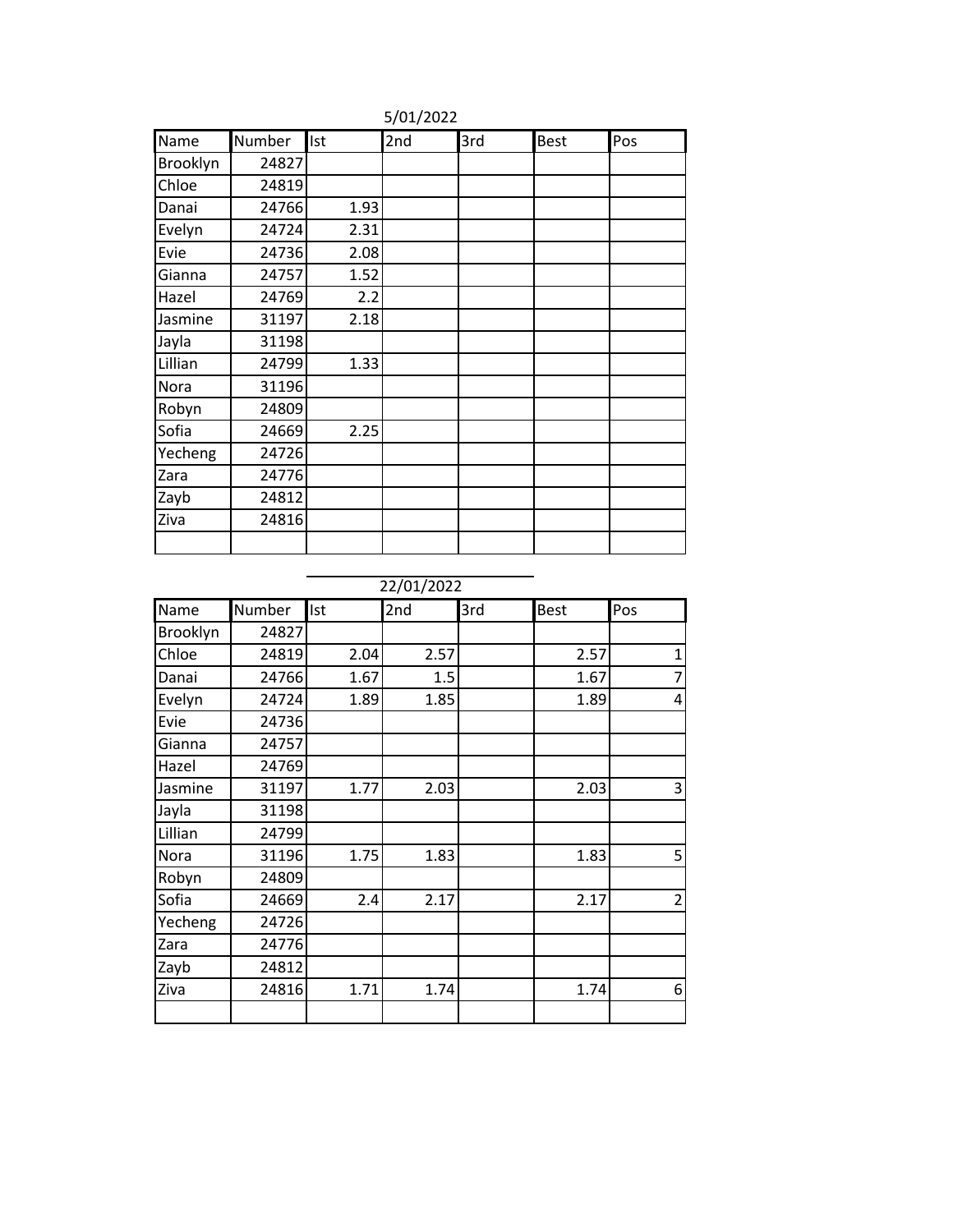| Name     | Number | Ist  | 2nd  | 3rd  | <b>Best</b> | Pos |
|----------|--------|------|------|------|-------------|-----|
| Brooklyn | 24827  |      |      |      |             |     |
| Chloe    | 24819  | 2.4  | 2.34 | 2.45 |             |     |
| Danai    | 24766  |      |      |      |             |     |
| Evelyn   | 24724  | 1.97 | 0    | 2.4  |             |     |
| Evie     | 24736  | 2.14 | 2.03 | 2.15 |             |     |
| Gianna   | 24757  | 1.8  | 1.75 | 1.84 |             |     |
| Hazel    | 24769  | 1.86 | 2.14 | 2.06 |             |     |
| Jasmine  | 31197  | 2.05 | 2.04 | 2.04 |             |     |
| Jayla    | 31198  |      |      |      |             |     |
| Lillian  | 24799  |      |      |      |             |     |
| Nora     | 31196  | 1.85 | 1.8  |      |             |     |
| Robyn    | 24809  |      |      |      |             |     |
| Sofia    | 24669  |      |      |      |             |     |
| Yecheng  | 24726  |      |      |      |             |     |
| Zara     | 24776  |      |      |      |             |     |
| Zayb     | 24812  |      |      |      |             |     |
| Ziva     | 24816  | 2.11 | 1.86 | 2.05 |             |     |
| Sienna   |        |      |      |      |             |     |

12/02/2022

19/02/2022

| Number | Ist  | 2nd            | 3rd  | <b>Best</b>                                                | Pos                                        |
|--------|------|----------------|------|------------------------------------------------------------|--------------------------------------------|
| 24827  |      |                |      |                                                            |                                            |
| 24819  | 2.3  |                |      |                                                            |                                            |
|        |      |                |      |                                                            |                                            |
| 24724  | 2.52 |                |      |                                                            |                                            |
| 24736  | 2.25 |                |      |                                                            |                                            |
| 24757  | 1.52 |                | 1.39 |                                                            |                                            |
| 24769  | 2.08 |                | 2.32 |                                                            |                                            |
| 31197  | 2.2  |                |      |                                                            |                                            |
|        |      |                |      |                                                            |                                            |
| 24799  |      |                |      |                                                            |                                            |
| 31196  | 2.1  |                |      |                                                            |                                            |
| 24809  |      |                |      |                                                            |                                            |
| 24669  | 2.23 |                |      |                                                            |                                            |
| 24726  |      |                |      |                                                            |                                            |
| 24776  |      |                |      |                                                            |                                            |
| 24812  |      |                |      |                                                            |                                            |
| 24816  |      |                |      |                                                            |                                            |
|        | 1.97 | 2.1            | 1.92 |                                                            |                                            |
|        |      | 24766<br>31198 |      | 2.67<br>2.39<br>2.15<br>1.6<br>2.15<br>2.2<br>2.22<br>2.33 | 2.76<br>2.5<br>2.25<br>2.13<br>2.43<br>2.3 |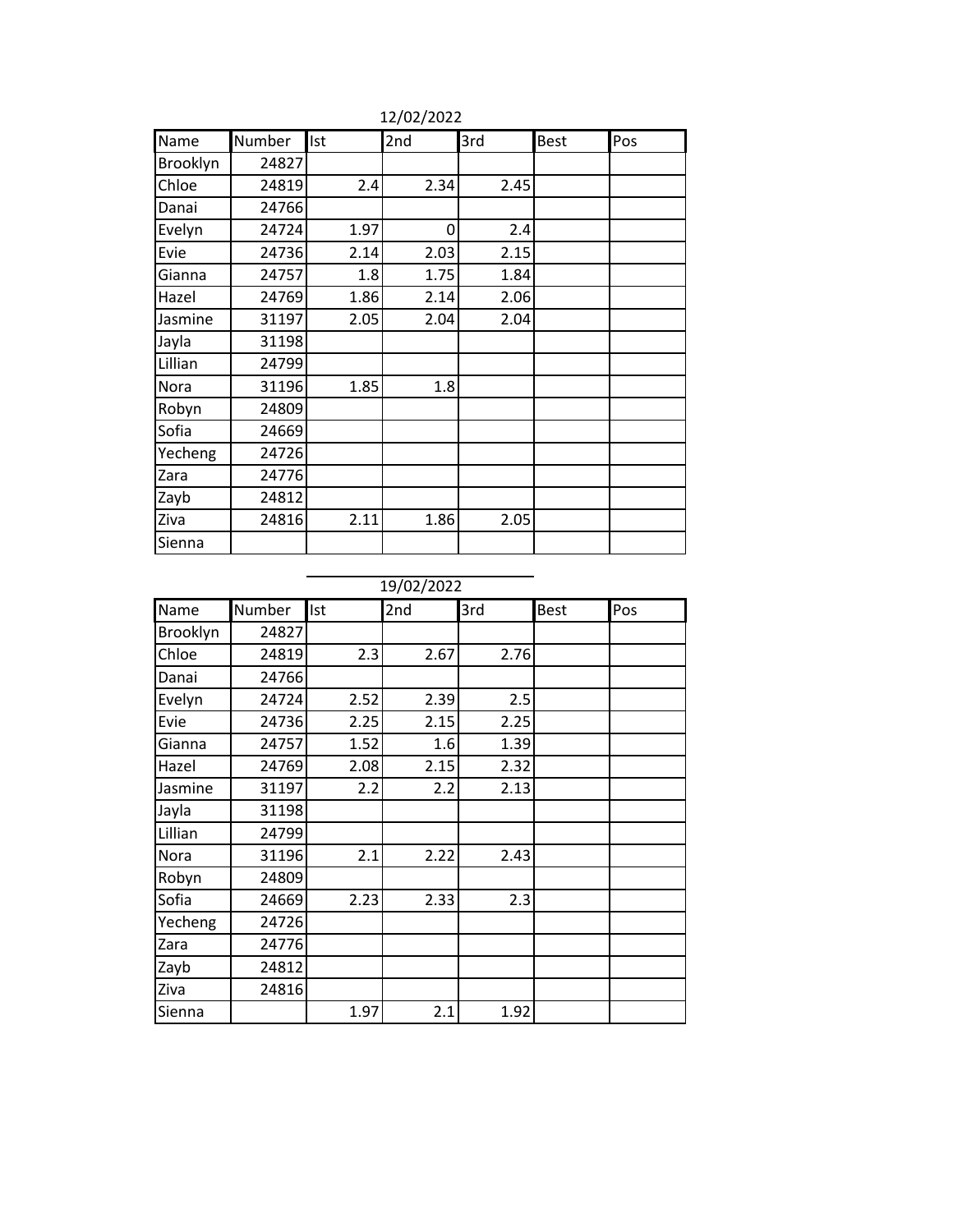# Shotput

|          |        |      | 30/10/2021 |      |             |                |
|----------|--------|------|------------|------|-------------|----------------|
| Name     | Number | Ist  | 2nd        | 3rd  | <b>Best</b> | Pos            |
| Brooklyn | 24827  |      |            |      |             |                |
| Chloe    | 24819  |      |            |      |             |                |
| Danai    | 24766  | 2.36 | 2.09       | 2.96 | 2.96        | 4              |
| Evelyn   | 24724  | 1.75 | 1.83       | 1.97 | 1.97        | $\overline{7}$ |
| Evie     | 24736  | 2.32 | 2.16       | 2.86 | 2.86        | 5              |
| Gianna   | 24757  | 4.15 | 3.03       | 1.75 | 4.15        | $\mathbf{1}$   |
| Hazel    | 24769  | 2.73 | 3.43       | 3.43 | 3.43        | $\overline{2}$ |
| Jasmine  | 31197  |      |            |      |             |                |
| Jayla    | 31198  |      |            |      |             |                |
| Lillian  | 24799  |      |            |      |             |                |
| Nora     | 31196  |      |            |      |             |                |
| Robyn    | 24809  |      |            |      |             |                |
| Sofia    | 24669  | 2.47 | 2.22       | 1.63 | 2.47        | 6              |
| Yecheng  | 24726  |      |            |      |             |                |
| Zara     | 24776  | 3.11 | $2.76$ F   |      | 3.11        | 3.11           |
| Zayb     | 24812  |      |            |      |             |                |
| Ziva     | 24816  |      |            |      |             |                |
|          |        |      |            |      |             |                |

13/11/2021

| Name        | Number | Ist            | 2 <sub>nd</sub> | 3rd  | <b>Best</b>    | Pos            |
|-------------|--------|----------------|-----------------|------|----------------|----------------|
| Brooklyn    | 24827  |                |                 |      |                |                |
| Chloe       | 24819  | 3.3            | 3.35            | 3.66 | 3.66           | 1              |
| Danai       | 24766  |                |                 |      |                |                |
| Evelyn      | 24724  | $\overline{2}$ | 0               | 0    | $\overline{2}$ | 9              |
| Evie        | 24736  | 2.68           | 3               | 3.15 | 3.15           | 3              |
| Gianna      | 24757  |                |                 |      |                |                |
| Hazel       | 24769  | 1.96           | 3.1             | 3.22 | 3.22           | $\overline{2}$ |
| Jasmine     | 31197  |                |                 |      |                |                |
| Jayla       | 31198  |                |                 |      |                |                |
| Lillian     | 24799  | 2.55           | 2.57            | 2.33 | 2.57           | 8              |
| <b>Nora</b> | 31196  |                |                 |      |                |                |
| Robyn       | 24809  | 2.22           | 2.36            | 2.58 | 2.58           | 7              |
| Sofia       | 24669  | 2.6            | 2.31            | 0    | 2.6            | 6              |
| Yecheng     | 24726  |                |                 |      |                |                |
| Zara        | 24776  | 2.8            | 2.85            | 2.86 | 2.86           | 4              |
| Zayb        | 24812  |                |                 |      |                |                |
| Ziva        | 24816  | 2.65           | 2.76            | 2.36 | 2.76           | 5              |
|             |        |                |                 |      |                |                |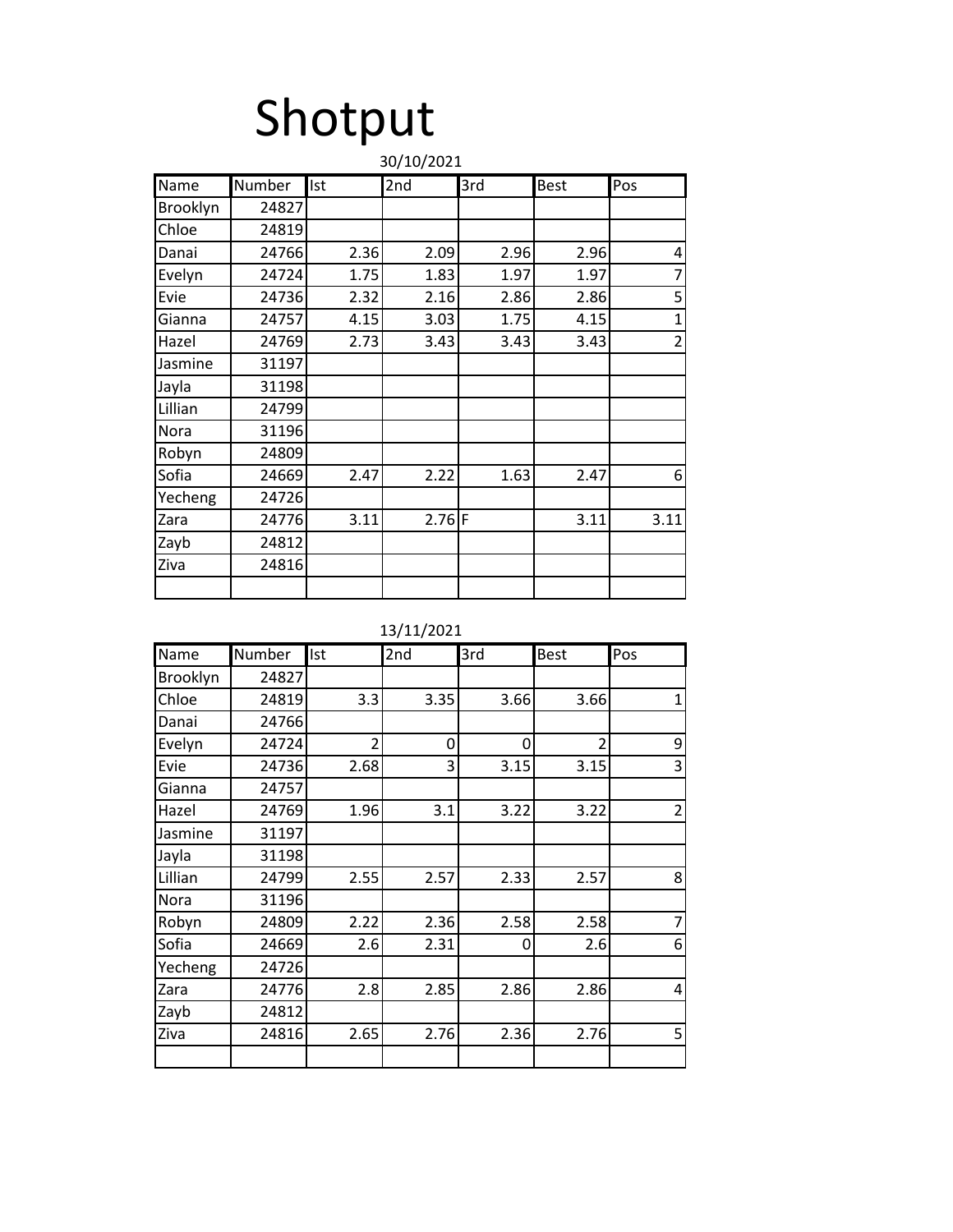| Name     | Number | Ist            | 2nd  | 3rd  | Best | Pos            |
|----------|--------|----------------|------|------|------|----------------|
| Brooklyn | 24827  | 2.73           | 3.23 | 2.7  | 3.23 | 4              |
| Chloe    | 24819  | 3.4            | 2.86 | 2.91 | 3.4  | $\overline{2}$ |
| Danai    | 24766  |                |      |      |      |                |
| Evelyn   | 24724  | $\overline{2}$ | 2.42 | 0    | 2.42 | 8              |
| Evie     | 24736  | 3.36           | 3.18 | 2.78 | 3.36 | 3              |
| Gianna   | 24757  | 1.97           | 2.88 | 2.64 | 2.88 | 5              |
| Hazel    | 24769  | 3.67           | 3.76 | 3.52 | 3.76 | $\mathbf{1}$   |
| Jasmine  | 31197  |                |      |      |      |                |
| Jayla    | 31198  | 1.8            | 1.7  | 2.11 | 2.11 |                |
| Lillian  | 24799  | 2.57           | 2.88 | 2    | 2.88 | 5              |
| Nora     | 31196  |                |      |      |      |                |
| Robyn    | 24809  |                |      |      |      |                |
| Sofia    | 24669  | 2.6            | 2.4  | 2.62 | 2.62 | 6              |
| Yecheng  | 24726  |                |      |      |      |                |
| Zara     | 24776  |                |      |      |      |                |
| Zayb     | 24812  |                |      |      |      |                |
| Ziva     | 24816  | 1.97           | 2.48 | 2.2  | 2.48 | 7              |
|          |        |                |      |      |      |                |

4/12/2021

15/01/2022

| Name     | Number | Ist  | 2nd  | 3rd  | <b>Best</b> | Pos |
|----------|--------|------|------|------|-------------|-----|
| Brooklyn | 24827  |      |      |      |             |     |
| Chloe    | 24819  | 3.43 | 4.3  | 4.32 |             |     |
| Danai    | 24766  |      |      |      |             |     |
| Evelyn   | 24724  |      |      |      |             |     |
| Evie     | 24736  |      |      |      |             |     |
| Gianna   | 24757  |      |      |      |             |     |
| Hazel    | 24769  |      |      |      |             |     |
| Jasmine  | 31197  | 3.56 | 3.52 | 3.32 |             |     |
| Jayla    | 31198  |      |      |      |             |     |
| Lillian  | 24799  |      |      |      |             |     |
| Nora     | 31196  | 2.53 | 1.93 |      |             |     |
| Robyn    | 24809  |      |      |      |             |     |
| Sofia    | 24669  | 3.67 | 4.07 | 3.77 |             |     |
| Yecheng  | 24726  |      |      |      |             |     |
| Zara     | 24776  |      |      |      |             |     |
| Zayb     | 24812  |      |      |      |             |     |
| Ziva     | 24816  |      |      |      |             |     |
|          |        |      |      |      |             |     |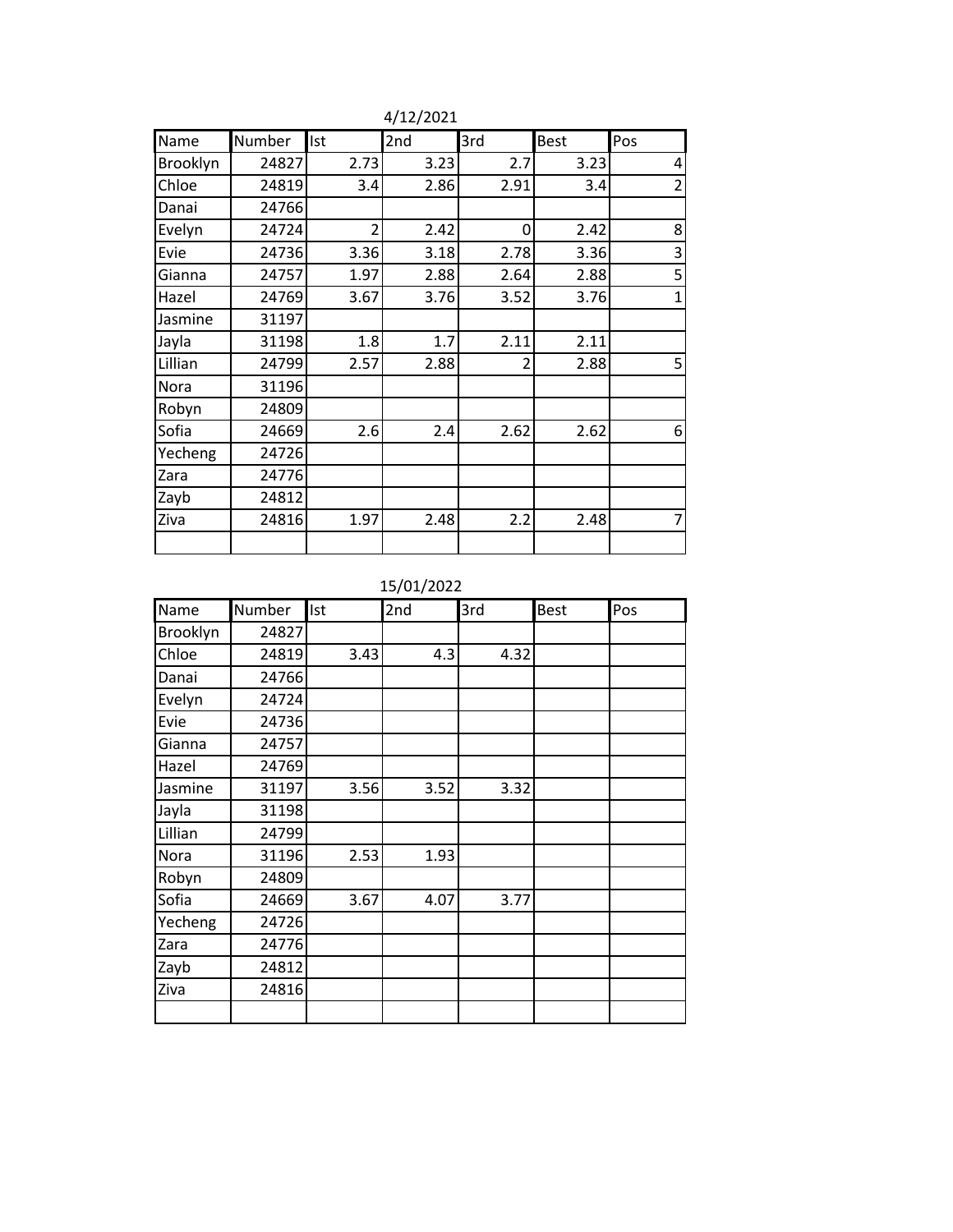| Name     | Number | Ist  | 2nd  | 3rd  | <b>Best</b> | Pos            |
|----------|--------|------|------|------|-------------|----------------|
| Brooklyn | 24827  |      |      |      |             |                |
| Chloe    | 24819  | 2.96 | 3.16 | 3.23 | 3.23        | $\mathbf{1}$   |
| Danai    | 24766  | 2.75 | 2.22 | 3.06 | 3.06        | 4              |
| Evelyn   | 24724  | 2.8  | 2.65 | 3.12 | 3.12        | $\overline{2}$ |
| Evie     | 24736  |      |      |      |             |                |
| Gianna   | 24757  |      |      |      |             |                |
| Hazel    | 24769  |      |      |      |             |                |
| Jasmine  | 31197  | 3.09 | 3.05 | 3.8  | 3.8         | 3              |
| Jayla    | 31198  |      |      |      |             |                |
| Lillian  | 24799  |      |      |      |             |                |
| Nora     | 31196  | 2.79 | 2.11 | 2.5  | 2.79        | 6              |
| Robyn    | 24809  |      |      |      |             |                |
| Sofia    | 24669  | 2.59 | 2.7  | 2.95 | 2.95        | 5              |
| Yecheng  | 24726  |      |      |      |             |                |
| Zara     | 24776  |      |      |      |             |                |
| Zayb     | 24812  |      |      |      |             |                |
| Ziva     | 24816  | 1.97 | 2.03 | 1.56 | 2.03        | 7              |
|          |        |      |      |      |             |                |

22/01/2022

22/01/2022

| Name     | Number | Ist  | 2nd  | 3rd  | <b>Best</b> | Pos |
|----------|--------|------|------|------|-------------|-----|
| Brooklyn | 24827  |      |      |      |             |     |
| Chloe    | 24819  | 3.43 | 4.3  | 4.32 |             |     |
| Danai    | 24766  | 2.95 | 3.1  | 3.02 |             |     |
| Evelyn   | 24724  |      |      |      |             |     |
| Evie     | 24736  |      |      |      |             |     |
| Gianna   | 24757  |      |      |      |             |     |
| Hazel    | 24769  |      |      |      |             |     |
| Jasmine  | 31197  | 3.56 | 3.52 | 3.32 |             |     |
| Jayla    | 31198  |      |      |      |             |     |
| Lillian  | 24799  | 2.1  | 1.62 | 1.77 |             |     |
| Nora     | 31196  | 2.53 | 1.93 | 2.38 |             |     |
| Robyn    | 24809  |      |      |      |             |     |
| Sofia    | 24669  | 3.67 | 4.07 | 3.77 |             |     |
| Yecheng  | 24726  |      |      |      |             |     |
| Zara     | 24776  |      |      |      |             |     |
| Zayb     | 24812  |      |      |      |             |     |
| Ziva     | 24816  |      |      |      |             |     |
| Zoe      |        | 2.1  | 1.62 | 1.77 |             |     |